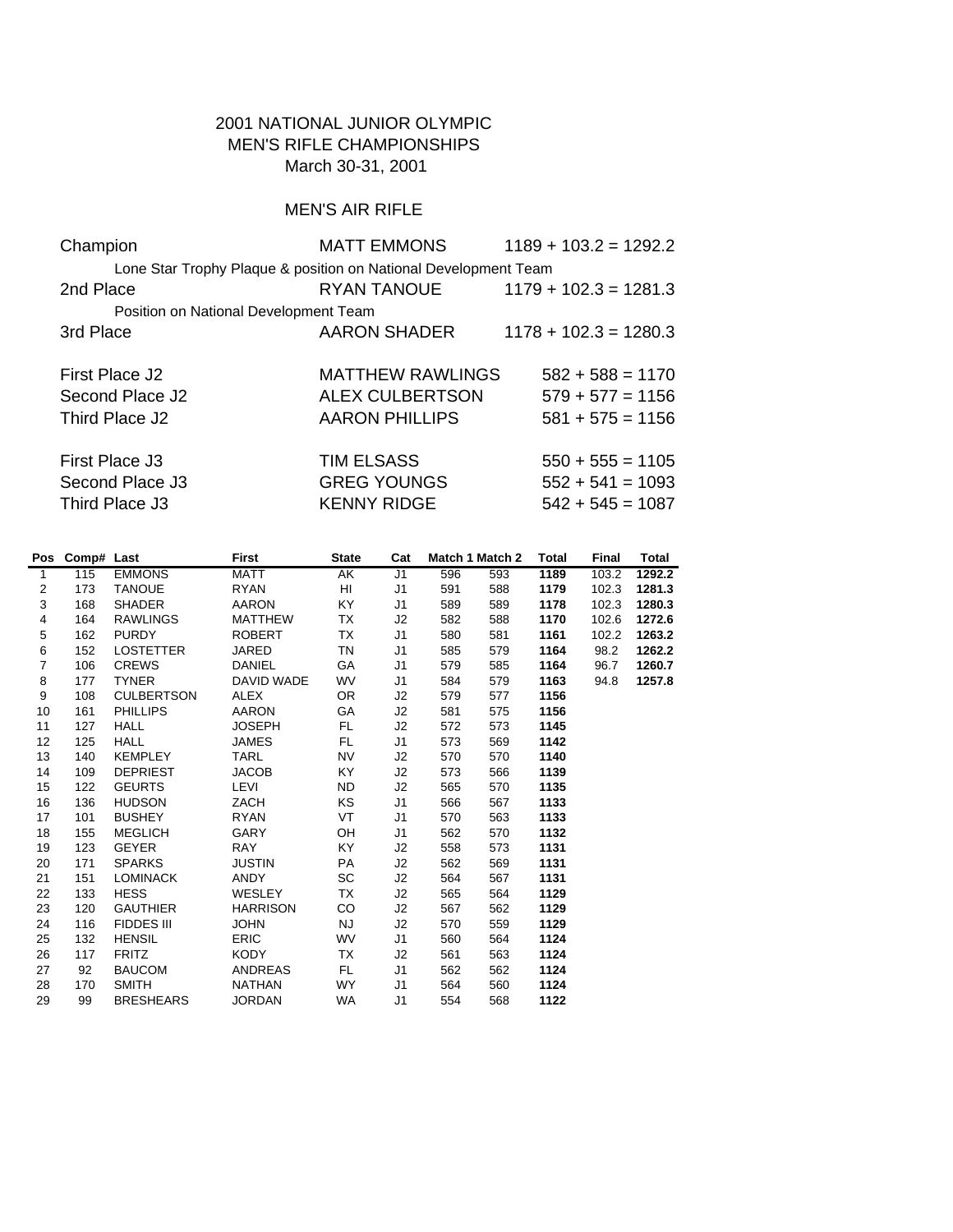| Pos | Comp# Last |                  | <b>First</b>     | <b>State</b> | Cat            |     | Match 1 Match 2 | <b>Total</b> | <b>Final</b> | <b>Total</b> |
|-----|------------|------------------|------------------|--------------|----------------|-----|-----------------|--------------|--------------|--------------|
| 30  | 137        | <b>IRVINE</b>    | <b>REESE</b>     | <b>WY</b>    | J2             | 565 | 557             | 1122         |              |              |
| 31  | 105        | <b>COULTER</b>   | <b>MICHAEL</b>   | AK           | J <sub>1</sub> | 568 | 554             | 1122         |              |              |
| 32  | 159        | <b>PETERS</b>    | <b>JOSH</b>      | VA           | J2             | 555 | 566             | 1121         |              |              |
| 33  | 158        | <b>MURRAY</b>    | <b>PATRICK</b>   | <b>NY</b>    | J <sub>1</sub> | 561 | 560             | 1121         |              |              |
| 34  | 95         | <b>BLANCHARD</b> | <b>CHRIS</b>     | MT           | J2             | 568 | 553             | 1121         |              |              |
| 35  | 119        | <b>GARDNER</b>   | <b>MIKE</b>      | MI           | J <sub>1</sub> | 556 | 563             | 1119         |              |              |
| 36  | 163        | <b>RAINES</b>    | <b>JONATHAN</b>  | GA           | J <sub>1</sub> | 554 | 564             | 1118         |              |              |
| 37  | 124        | <b>GOFF</b>      | <b>BEAU</b>      | AZ           | J <sub>1</sub> | 557 | 561             | 1118         |              |              |
| 38  | 135        | <b>HILL</b>      | <b>CHRIS</b>     | GA           | J <sub>1</sub> | 558 | 560             | 1118         |              |              |
| 39  | 110        | <b>DOW</b>       | <b>LLOYD WES</b> | OR           | J2             | 560 | 558             | 1118         |              |              |
| 40  | 182        | ZUCKERMAN, JR.   | S. CRAIG         | VA           | J2             | 562 | 555             | 1117         |              |              |
| 41  | 130        | <b>HEIN</b>      | <b>JOSEPH</b>    | MI           | J <sub>1</sub> | 563 | 554             | 1117         |              |              |
| 42  | 121        | GAUVIN, JR.      | <b>RICHARD</b>   | <b>RI</b>    | J2             | 559 | 556             | 1115         |              |              |
| 43  | 156        | <b>MILLER</b>    | <b>MIKE</b>      | <b>NM</b>    | J <sub>1</sub> | 567 | 548             | 1115         |              |              |
| 44  | 147        | <b>LEMENAGER</b> | <b>LEE</b>       | CA           | J2             | 558 | 553             | 1111         |              |              |
| 45  | 96         | <b>BLANCHARD</b> | <b>CODY</b>      | <b>MT</b>    | J <sub>1</sub> | 546 | 563             | 1109         |              |              |
| 46  | 157        | MILLER           | <b>RYAN</b>      | <b>NE</b>    | J <sub>1</sub> | 558 | 551             | 1109         |              |              |
| 47  | 142        | <b>KIMBROUGH</b> | <b>SCOTT</b>     | <b>AL</b>    | J2             | 561 | 548             | 1109         |              |              |
| 48  | 128        | <b>HAMBERG</b>   | <b>JEFFREY</b>   | IN           | J <sub>1</sub> | 550 | 557             | 1107         |              |              |
| 49  | 174        | <b>TORTORA</b>   | <b>PAUL</b>      | МA           | J2             | 561 | 545             | 1106         |              |              |
| 50  | 114        | <b>ELSASS</b>    | TIM              | VA           | J3             | 550 | 555             | 1105         |              |              |
| 51  | 103        | CARMELLA         | CODY             | PA           | J <sub>1</sub> | 557 | 547             | 1104         |              |              |
| 52  | 181        | <b>YOUNGS</b>    | GREG             | CO           | J3             | 552 | 541             | 1093         |              |              |
| 53  | 141        | <b>KERN</b>      | <b>BRIAN</b>     | PA           | J2             | 541 | 550             | 1091         |              |              |
| 54  | 150        | LERE             | <b>JASON</b>     | PA           | J <sub>2</sub> | 544 | 547             | 1091         |              |              |
| 55  | 153        | <b>MAROGLIO</b>  | <b>JOHN</b>      | <b>MD</b>    | J2             | 544 | 544             | 1088         |              |              |
| 56  | 165        | <b>RIDGE</b>     | <b>KENNY</b>     | PA           | J3             | 542 | 545             | 1087         |              |              |
| 57  | 149        | LEMLEY           | EDWARD           | KY           | J3             | 549 | 537             | 1086         |              |              |
| 58  | 111        | <b>DOW</b>       | <b>ROBERT</b>    | <b>OR</b>    | J3             | 543 | 541             | 1084         |              |              |
| 59  | 176        | <b>TRAHAN</b>    | <b>WILLIAM</b>   | <b>VT</b>    | J2             | 538 | 544             | 1082         |              |              |
| 60  | 126        | <b>HALL</b>      | <b>JONATHAN</b>  | FL.          | J3             | 540 | 542             | 1082         |              |              |
| 61  | 118        | <b>GALLANIS</b>  | <b>TOM</b>       | CO           | J3             | 548 | 533             | 1081         |              |              |
| 62  | 91         | <b>ALBRIGHT</b>  | <b>MATTHEW</b>   | <b>CT</b>    | J <sub>1</sub> | 550 | 529             | 1079         |              |              |
| 63  | 179        | WALLIZER         | <b>BRYANT</b>    | <b>MD</b>    | J3             | 534 | 528             | 1062         |              |              |
| 64  | 145        | <b>KNUTSON</b>   | <b>BRIAN</b>     | <b>MN</b>    | J <sub>1</sub> | 514 | 547             | 1061         |              |              |
| 65  | 94         | <b>BLANCHARD</b> | CADE             | MT           | J3             | 527 | 533             | 1060         |              |              |
| 66  | 113        | <b>EGOLF</b>     | <b>JOSH</b>      | IA           | J2             | 537 | 520             | 1057         |              |              |
| 67  | 112        | <b>DUNFEY</b>    | <b>GUS</b>       | <b>NH</b>    | J <sub>1</sub> | 526 | 519             | 1045         |              |              |
| 68  | 98         | <b>BOKENKAMP</b> | <b>JOSH</b>      | ID           | J2             | 525 | 506             | 1031         |              |              |
| 69  | 166        | <b>SCHILLI</b>   | KARL             | IL.          | J <sub>1</sub> | 484 | 542             | 1026         |              |              |
| 70  | 131        | <b>HENDRIX</b>   | LOGAN            | MS           | J2             | 496 | 505             | 1001         |              |              |
| 71  | 90         | <b>ADAMS</b>     | <b>JARROD</b>    | MT           | J3             | 502 | 494             | 996          |              |              |
| 72  | 172        | ST. PIERRE       | <b>MATTHEW</b>   | MЕ           | J <sub>1</sub> | 471 | 496             | 967          |              |              |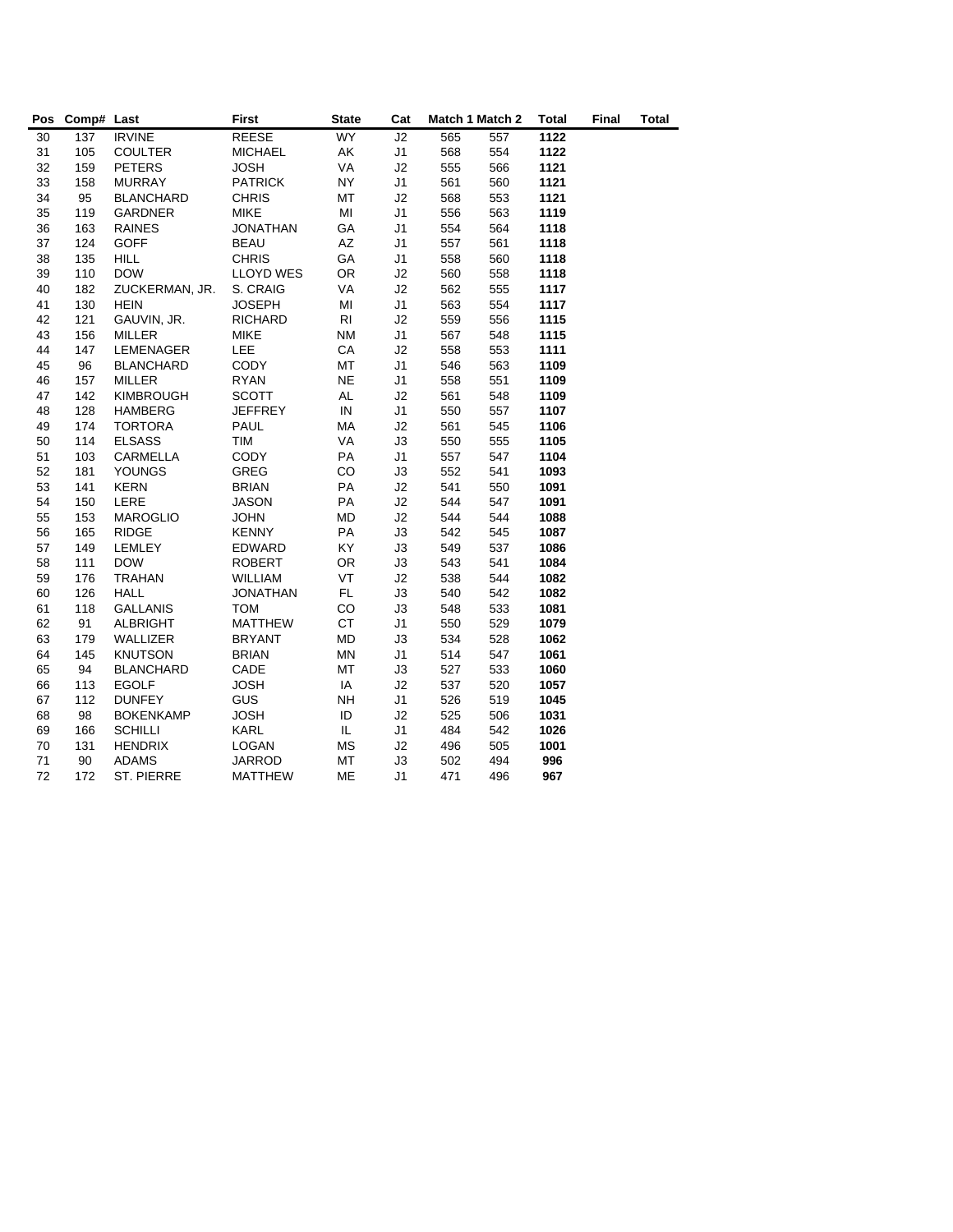| Pos Comp# Last |                 | <b>First</b>                          | <b>State</b>             | Cat | Match 1 Match 2                                                 | Total             | Final                 | Total |
|----------------|-----------------|---------------------------------------|--------------------------|-----|-----------------------------------------------------------------|-------------------|-----------------------|-------|
|                |                 | 2001 NATIONAL JUNIOR OLYMPIC          |                          |     |                                                                 |                   |                       |       |
|                |                 | <b>WOMEN'S RIFLE CHAMPIONSHIPS</b>    |                          |     |                                                                 |                   |                       |       |
|                |                 |                                       | March 25, 2001           |     |                                                                 |                   |                       |       |
|                |                 |                                       | <b>WOMEN'S AIR RIFLE</b> |     |                                                                 |                   |                       |       |
| Champion       |                 | <b>VICKI GOSS</b>                     |                          |     |                                                                 |                   | $782 + 103.1 = 885.1$ |       |
|                |                 |                                       |                          |     | Lone Star Trophy Plaque & position on National Development Team |                   |                       |       |
| 2nd Place      |                 | <b>SARAH BLAKESLEE</b>                |                          |     |                                                                 |                   | $778 + 99.9 = 877.9$  |       |
|                |                 | Position on National Development Team |                          |     |                                                                 |                   |                       |       |
| 3rd Place      |                 | <b>REYA KEMPLEY</b>                   |                          |     |                                                                 |                   | $775 + 101.2 = 876.2$ |       |
|                | First Place J2  | <b>KRISTI CRENWELGE</b>               |                          |     |                                                                 |                   | $383 + 385 = 768$     |       |
|                | Second Place J2 | KIMBERLY CHROSTOWSKI                  |                          |     |                                                                 | $381 + 386 = 767$ |                       |       |
|                | Third Place J2  | <b>CALEE COURTER</b>                  |                          |     |                                                                 |                   | $384 + 382 = 766$     |       |
|                |                 |                                       |                          |     |                                                                 |                   |                       |       |
|                | First Place J3  | <b>JENNIFER PASON</b>                 |                          |     |                                                                 |                   | $371 + 375 = 746$     |       |

Second Place J3 CASSANDRA RAUCH 369 + 374 = 743 Third Place  $J3$  STEPHANIE ELMORE  $349 + 368 = 717$ 

|                         | Pos Comp# Last |                    | <b>First</b>     | <b>State</b>   | Cat            | Match 1 Match 2 |     | <b>Total</b> | Final | Total |
|-------------------------|----------------|--------------------|------------------|----------------|----------------|-----------------|-----|--------------|-------|-------|
| $\mathbf{1}$            | 28             | <b>GOSS</b>        | <b>VICKI</b>     | PA             | J1             | 388             | 394 | 782          | 103.1 | 885.1 |
| 2                       | 11             | <b>BLAKESLEE</b>   | SARAH            | <b>WA</b>      | J2             | 388             | 390 | 778          | 99.9  | 877.9 |
| 3                       | 44             | <b>KEMPLEY</b>     | <b>REYA</b>      | <b>NV</b>      | J <sub>1</sub> | 393             | 382 | 775          | 101.2 | 876.2 |
| $\overline{\mathbf{4}}$ | 21             | <b>DOWNSBROUGH</b> | <b>MELISSA</b>   | <b>NE</b>      | J <sub>1</sub> | 387             | 388 | 775          | 100.9 | 875.9 |
| 5                       | 58             | <b>PISSOS</b>      | <b>HEATHER</b>   | <b>WV</b>      | J <sub>1</sub> | 384             | 389 | 773          | 101.7 | 874.7 |
| $\,6$                   | 32             | <b>HICKS</b>       | MORGAN C.        | KY.            | J <sub>1</sub> | 391             | 382 | 773          | 101.2 | 874.2 |
| $\overline{7}$          | 55             | <b>PAOLETTA</b>    | SARAH            | TX             | J <sub>1</sub> | 386             | 388 | 774          | 99.5  | 873.5 |
| 8                       | 27             | <b>GOODMAN</b>     | <b>ANNIE</b>     | <b>TN</b>      | J <sub>1</sub> | 383             | 388 | 771          | 99.2  | 870.2 |
| 9                       | 68             | <b>SKEUSE</b>      | <b>ERIN</b>      | NJ             | J <sub>1</sub> | 384             | 387 | 771          |       |       |
| 10                      | 33             | <b>HILL</b>        | AMANDA           | NJ             | J <sub>1</sub> | 387             | 382 | 769          |       |       |
| 11                      | 66             | SAWYER             | <b>ALICIA</b>    | MN             | J <sub>1</sub> | 381             | 387 | 768          |       |       |
| 12                      | 5              | <b>BALDWIN</b>     | KARI             | AL             | J <sub>1</sub> | 382             | 386 | 768          |       |       |
| 13                      | 16             | <b>CRENWELGE</b>   | <b>KRISTI</b>    | TX             | J2             | 383             | 385 | 768          |       |       |
| 14                      | 24             | <b>ENGLE</b>       | ANGELA           | OH             | J1             | 385             | 383 | 768          |       |       |
| 15                      | 2              | <b>ALLAIRE</b>     | <b>NICOLE</b>    | <b>NE</b>      | J <sub>1</sub> | 387             | 381 | 768          |       |       |
| 16                      | 13             | <b>CHROSTOWSKI</b> | <b>KIMBERLY</b>  | R <sub>l</sub> | J2             | 381             | 386 | 767          |       |       |
| 17                      | 18             | <b>DEAN</b>        | <b>REBECCA</b>   | OH             | J <sub>1</sub> | 387             | 380 | 767          |       |       |
| 18                      | 3              | <b>AUZINS</b>      | <b>INARA</b>     | TN             | J <sub>1</sub> | 383             | 383 | 766          |       |       |
| 19                      | 77             | <b>TRICKETT</b>    | <b>KATHLEEN</b>  | МA             | J1             | 384             | 382 | 766          |       |       |
| 20                      | 14             | <b>COURTER</b>     | <b>CALEE</b>     | KS             | J2             | 384             | 382 | 766          |       |       |
| 21                      | $\overline{7}$ | <b>BENJAMIN</b>    | <b>KATE</b>      | VT             | J2             | 377             | 388 | 765          |       |       |
| 22                      | 75             | <b>TARBET</b>      | <b>DAWN</b>      | ID             | J <sub>1</sub> | 381             | 384 | 765          |       |       |
| 23                      | 9              | <b>BEYERLE</b>     | <b>JAMIE</b>     | PA             | J2             | 382             | 383 | 765          |       |       |
| 24                      | 65             | SANDAGE            | <b>MEGAN</b>     | CA             | J <sub>1</sub> | 382             | 382 | 764          |       |       |
| 25                      | 64             | <b>ROBERTSON</b>   | <b>SABRINA</b>   | GA             | J2             | 380             | 383 | 763          |       |       |
| 26                      | 35             | HO                 | <b>TELIANNE</b>  | HI             | J <sub>1</sub> | 382             | 379 | 761          |       |       |
| 27                      | 71             | <b>SPERLING</b>    | <b>LISA</b>      | PA             | J2             | 377             | 382 | 759          |       |       |
| 28                      | 50             | <b>MEAGHER</b>     | <b>LINDSEY</b>   | МA             | J1             | 377             | 381 | 758          |       |       |
| 29                      | 19             | <b>DEPRIEST</b>    | <b>CHELSEA</b>   | KY.            | J2             | 377             | 381 | 758          |       |       |
| 30                      | 70             | <b>SMITH</b>       | <b>KRISTI</b>    | GA             | J2             | 377             | 380 | 757          |       |       |
| 31                      | 45             | <b>KERR</b>        | <b>HANNAH</b>    | NJ             | J <sub>1</sub> | 380             | 377 | 757          |       |       |
| 32                      | 78             | <b>TRUJILLO</b>    | <b>ALICIA</b>    | CO             | J <sub>1</sub> | 383             | 374 | 757          |       |       |
| 33                      | 53             | <b>NICKERSON</b>   | <b>LAURA ANN</b> | GA             | J1             | 383             | 373 | 756          |       |       |
| 34                      | 62             | REED               | <b>ALICE</b>     | <b>VT</b>      | J <sub>2</sub> | 376             | 379 | 755          |       |       |
| 35                      | 25             | <b>FEHLINGS</b>    | <b>KRISTINA</b>  | VA             | J2             | 377             | 378 | 755          |       |       |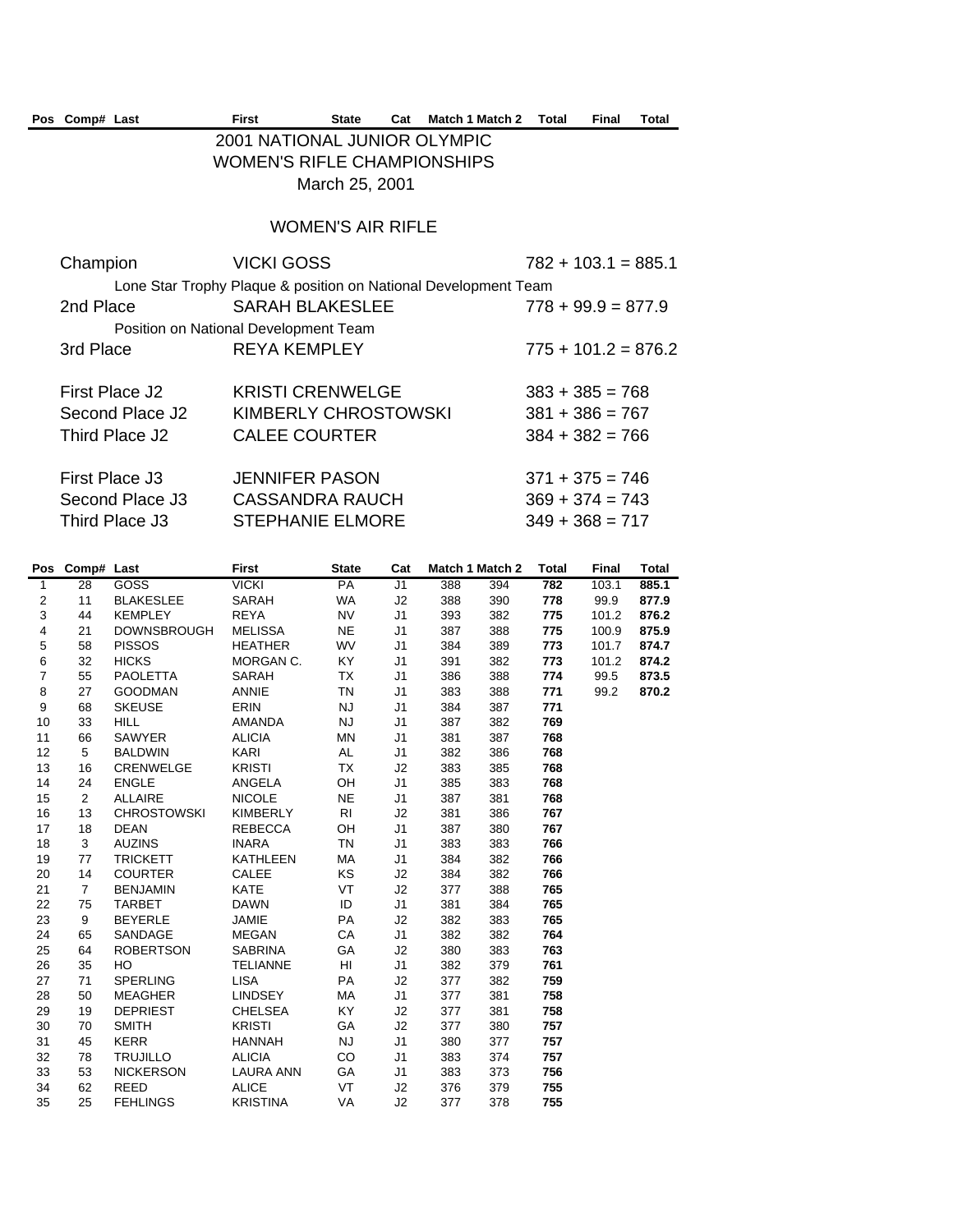|    | Pos Comp# Last |                   | <b>First</b>     | <b>State</b> | Cat            | Match 1 Match 2 |     | <b>Total</b> | Final | Total |
|----|----------------|-------------------|------------------|--------------|----------------|-----------------|-----|--------------|-------|-------|
| 36 | 41             | <b>JOINER</b>     | <b>APRIL</b>     | GA           | J2             | 378             | 376 | 754          |       |       |
| 37 | 63             | <b>REYES</b>      | <b>ELIZABETH</b> | <b>OR</b>    | J1             | 382             | 372 | 754          |       |       |
| 38 | 34             | <b>HITSHEW</b>    | <b>AMANDA</b>    | <b>WY</b>    | J2             | 372             | 381 | 753          |       |       |
| 39 | 52             | <b>MULAWA</b>     | <b>MARTA</b>     | <b>FL</b>    | J2             | 375             | 378 | 753          |       |       |
| 40 | 6              | <b>BAUER</b>      | <b>MICHELLE</b>  | NJ           | J2             | 372             | 379 | 751          |       |       |
| 41 | 15             | <b>COURTER</b>    | <b>KILEE</b>     | <b>KS</b>    | J2             | 376             | 375 | 751          |       |       |
| 42 | 40             | <b>JACOBSON</b>   | <b>LUCY</b>      | PA           | J <sub>1</sub> | 375             | 375 | 750          |       |       |
| 43 | 30             | <b>HARRINGTON</b> | <b>KATHERINE</b> | IN           | J2             | 379             | 370 | 749          |       |       |
| 44 | 12             | <b>CHANEK</b>     | <b>MISTY</b>     | TX           | J2             | 379             | 370 | 749          |       |       |
| 45 | 47             | <b>KOONE</b>      | <b>CHARITY</b>   | GA           | J2             | 372             | 376 | 748          |       |       |
| 46 | 42             | <b>JUNG</b>       | <b>MARTA</b>     | MD           | J1             | 372             | 376 | 748          |       |       |
| 47 | 80             | <b>WALDROUP</b>   | <b>KRYSTLE</b>   | GA           | J2             | 368             | 379 | 747          |       |       |
| 48 | 56             | <b>PASON</b>      | <b>JENNIFER</b>  | <b>NJ</b>    | J3             | 371             | 375 | 746          |       |       |
| 49 | 37             | <b>HOUSE</b>      | <b>BETH ANN</b>  | KY.          | J1             | 374             | 372 | 746          |       |       |
| 50 | 61             | <b>RAUCH</b>      | <b>CASSANDRA</b> | IA           | J3             | 369             | 374 | 743          |       |       |
| 51 | 84             | <b>YOUNG</b>      | <b>WHITNEY</b>   | СT           | J2             | 365             | 376 | 741          |       |       |
| 52 | 72             | <b>STEWART</b>    | <b>MAGGIE</b>    | FL.          | J2             | 369             | 366 | 735          |       |       |
| 53 | 43             | <b>KAISER</b>     | <b>HEATHER</b>   | <b>NM</b>    | J1             | 364             | 368 | 732          |       |       |
| 54 | 67             | <b>SKEUSE</b>     | <b>ASHLEY</b>    | NJ.          | J2             | 367             | 361 | 728          |       |       |
| 55 | 59             | <b>POLONSKY</b>   | MARA             | NΗ           | J2             | 360             | 367 | 727          |       |       |
| 56 | 51             | <b>MONREAL</b>    | MAGDALENA        | IL.          | J <sub>1</sub> | 370             | 352 | 722          |       |       |
| 57 | 23             | <b>ELMORE</b>     | <b>STEPHANIE</b> | <b>OR</b>    | J3             | 349             | 368 | 717          |       |       |
| 58 | 36             | <b>HORNSETH</b>   | <b>LYRA</b>      | <b>MD</b>    | J2             | 358             | 357 | 715          |       |       |
| 59 | 76             | <b>TRAINOR</b>    | THERESA          | AK           | J2             | 360             | 353 | 713          |       |       |
| 60 | 57             | <b>PINKEL</b>     | <b>CASSIE</b>    | MI           | J1             | 353             | 358 | 711          |       |       |
| 61 | 60             | <b>POWELL</b>     | <b>ASHLEY</b>    | SC           | J2             | 355             | 356 | 711          |       |       |
| 62 | 20             | <b>DONOHUE</b>    | <b>MONIK</b>     | <b>NY</b>    | J2             | 348             | 362 | 710          |       |       |
| 63 | 49             | LITTLE            | <b>SHASTA</b>    | <b>OR</b>    | J3             | 357             | 349 | 706          |       |       |
| 64 | 83             | <b>WOLF</b>       | <b>JENNIFER</b>  | OK           | J2             | 348             | 348 | 696          |       |       |
| 65 | 39             | <b>JACKOWIAK</b>  | <b>NANCY</b>     | AZ           | J1             | 347             | 346 | 693          |       |       |
| 66 | 31             | <b>HARRINGTON</b> | <b>KRISTINE</b>  | IN           | JЗ             | 338             | 349 | 687          |       |       |
| 67 | 69             | <b>SMITH</b>      | <b>BRITTANY</b>  | <b>NJ</b>    | J3             | 299             | 352 | 651          |       |       |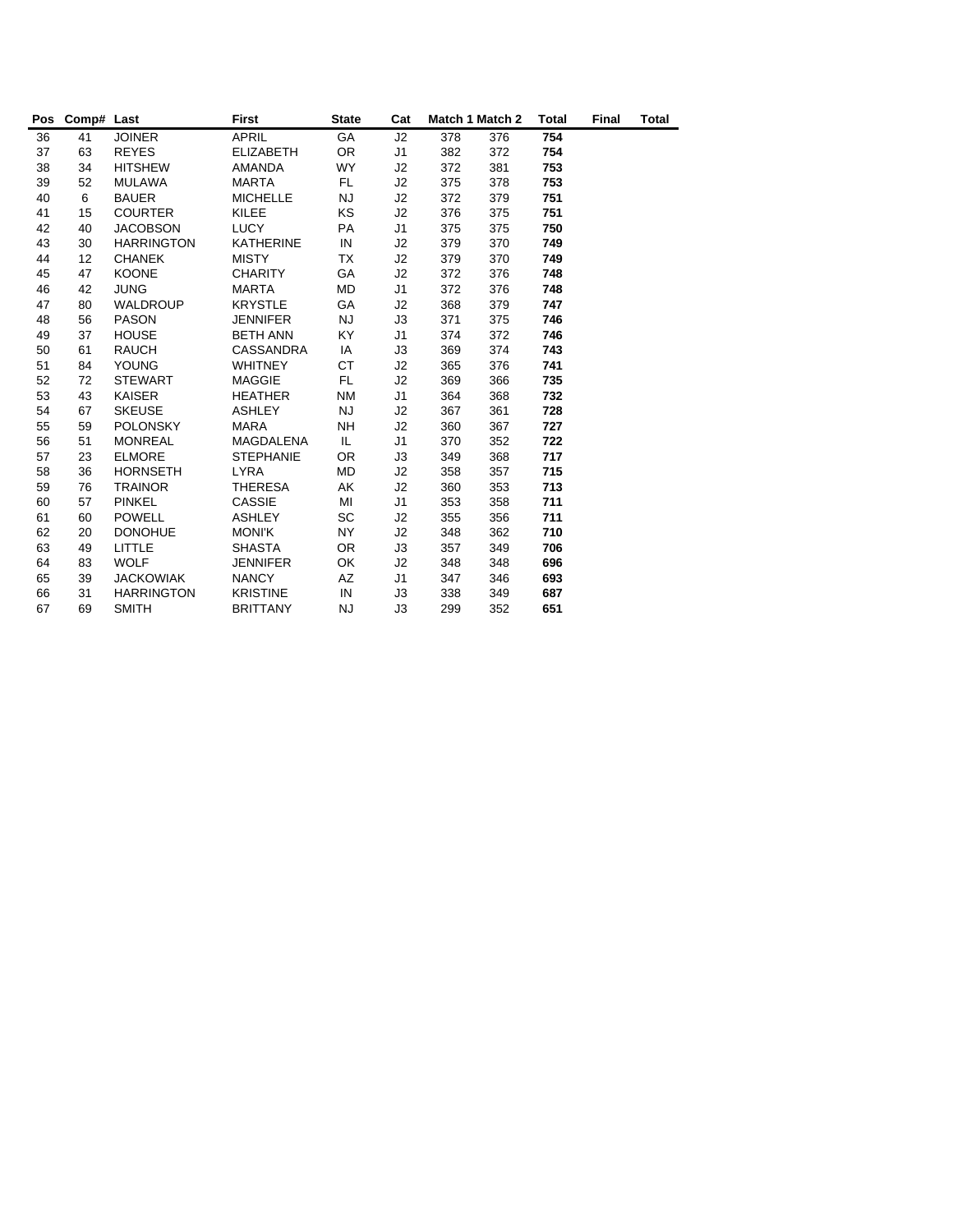#### Pos Comp# Last First State Cat Match 1 Match 2 Total Final Total

## 2001 NATIONAL JUNIOR OLYMPIC MEN'S SMALLBORE CHAMPIONSHIPS March 31 - April 2

### MEN'S SMALLBORE RIFLE

| <b>MATT EMMONS</b>                                         | $2352 + 97.7 + 2449.7$ |
|------------------------------------------------------------|------------------------|
| YOUNG SHOOTERS MEMORIAL TROPHY & NATIONAL DEVELOPMENT TEAM |                        |
| RYAN TANOUE                                                | $2279 + 96.9 = 2375.9$ |
| NATIONAL DEVELOPMENT TEAM                                  |                        |
| <b>WADE TYNER</b>                                          | $2275 + 91.2 = 2366.2$ |
|                                                            |                        |
| <b>JOSEPH HALL</b>                                         | $1127 + 1136 = 2263$   |
| <b>MATTHEW RAWLINGS</b>                                    | $1117 + 1140 = 2257$   |
| <b>TARL KEMPLEY</b>                                        | $1127 + 1118 = 2245$   |
|                                                            |                        |
| ROBERT DOW                                                 | $1060 + 1077 = 2137$   |
| <b>THOMAS CSENGE</b>                                       | $1058 + 1032 = 2090$   |
|                                                            |                        |

|                         | Pos Comp# Last |                   | <b>First</b>     | <b>State</b> | Cat            |      | Match 1 Match 2 TOTAL |      | <b>FINAL</b> | <b>TOTAL</b> |
|-------------------------|----------------|-------------------|------------------|--------------|----------------|------|-----------------------|------|--------------|--------------|
| $\overline{1}$          | 115            | <b>EMMONS</b>     | <b>MATT</b>      | АK           | J1             | 1183 | 1169                  | 2352 | 97.7         | 2449.7       |
| $\overline{\mathbf{c}}$ | 173            | <b>TANOUE</b>     | <b>RYAN</b>      | HI.          | J <sub>1</sub> | 1143 | 1136                  | 2279 | 96.9         | 2375.9       |
| 3                       | 177            | <b>TYNER</b>      | DAVID WADE       | WV           | J <sub>1</sub> | 1142 | 1133                  | 2275 | 91.2         | 2366.2       |
| 4                       | 106            | <b>CREWS</b>      | <b>DANIEL</b>    | GA           | J <sub>1</sub> | 1113 | 1149                  | 2262 | 94.1         | 2356.1       |
| 5                       | 99             | <b>BRESHEARS</b>  | <b>JORDAN</b>    | WA           | J1             | 1136 | 1131                  | 2267 | 87.6         | 2354.6       |
| 6                       | 127            | <b>HALL</b>       | <b>JOSEPH</b>    | FL.          | J2             | 1127 | 1136                  | 2263 | 90.4         | 2353.4       |
| $\overline{7}$          | 164            | <b>RAWLINGS</b>   | <b>MATTHEW</b>   | TX           | J2             | 1117 | 1140                  | 2257 | 95.5         | 2352.5       |
| 8                       | 162            | <b>PURDY</b>      | <b>ROBERT</b>    | <b>TX</b>    | J <sub>1</sub> | 1126 | 1129                  | 2255 | 90.9         | 2345.9       |
| 9                       | 178            | <b>WALLACE</b>    | <b>MATTHEW</b>   | AK           | J <sub>1</sub> | 1122 | 1131                  | 2253 |              |              |
| 10                      | 140            | <b>KEMPLEY</b>    | <b>TARL</b>      | <b>NV</b>    | J2             | 1127 | 1118                  | 2245 |              |              |
| 11                      | 130            | <b>HEIN</b>       | <b>JOSEPH</b>    | MI           | J <sub>1</sub> | 1123 | 1116                  | 2239 |              |              |
| 12                      | 168            | <b>SHADER</b>     | <b>AARON</b>     | KY.          | J <sub>1</sub> | 1127 | 1109                  | 2236 |              |              |
| 13                      | 102            | <b>BUTLER</b>     | J. WILLIAM P.    | VT           | J2             | 1130 | 1103                  | 2233 |              |              |
| 14                      | 100            | <b>BURKE</b>      | <b>ALEXANDER</b> | <b>VT</b>    | J2             | 1119 | 1112                  | 2231 |              |              |
| 15                      | 96             | <b>BLANCHARD</b>  | <b>CODY</b>      | MT           | J <sub>1</sub> | 1113 | 1114                  | 2227 |              |              |
| 16                      | 152            | <b>LOSTETTER</b>  | <b>JARED</b>     | <b>TN</b>    | J <sub>1</sub> | 1105 | 1118                  | 2223 |              |              |
| 17                      | 128            | <b>HAMBERG</b>    | <b>JEFFREY</b>   | IN           | J <sub>1</sub> | 1106 | 1116                  | 2222 |              |              |
| 18                      | 132            | <b>HENSIL</b>     | <b>ERIC</b>      | WV           | J <sub>1</sub> | 1110 | 1108                  | 2218 |              |              |
| 19                      | 121            | GAUVIN, JR.       | <b>RICHARD</b>   | <b>RI</b>    | J2             | 1100 | 1113                  | 2213 |              |              |
| 20                      | 105            | <b>COULTER</b>    | <b>MICHAEL</b>   | AK           | J <sub>1</sub> | 1094 | 1116                  | 2210 |              |              |
| 21                      | 134            | <b>HICKS</b>      | <b>CAMERON</b>   | WA           | J2             | 1095 | 1109                  | 2204 |              |              |
| 22                      | 91             | <b>ALBRIGHT</b>   | <b>MATTHEW</b>   | <b>CT</b>    | J1             | 1099 | 1104                  | 2203 |              |              |
| 23                      | 119            | <b>GARDNER</b>    | <b>MIKE</b>      | MI           | J <sub>1</sub> | 1112 | 1089                  | 2201 |              |              |
| 24                      | 169            | <b>SHETLER</b>    | <b>MIKE</b>      | AK           | J <sub>1</sub> | 1115 | 1085                  | 2200 |              |              |
| 25                      | 108            | <b>CULBERTSON</b> | <b>ALEX</b>      | <b>OR</b>    | J <sub>2</sub> | 1093 | 1106                  | 2199 |              |              |
| 26                      | 182            | ZUCKERMAN, JR.    | S. CRAIG         | VA           | J2             | 1109 | 1089                  | 2198 |              |              |
| 27                      | 116            | <b>FIDDES III</b> | <b>JOHN</b>      | <b>NJ</b>    | J2             | 1110 | 1086                  | 2196 |              |              |
| 28                      | 144            | <b>KINGSBURY</b>  | <b>CRAIG</b>     | <b>WA</b>    | J2             | 1093 | 1102                  | 2195 |              |              |
| 29                      | 139            | <b>JOHNSON</b>    | <b>THOMAS</b>    | AK           | J <sub>1</sub> | 1086 | 1104                  | 2190 |              |              |
| 30                      | 136            | <b>HUDSON</b>     | ZACH             | <b>KS</b>    | J <sub>1</sub> | 1096 | 1090                  | 2186 |              |              |
| 31                      | 158            | <b>MURRAY</b>     | <b>PATRICK</b>   | <b>NY</b>    | J <sub>1</sub> | 1094 | 1091                  | 2185 |              |              |
| 32                      | 95             | <b>BLANCHARD</b>  | <b>CHRIS</b>     | MT           | J2             | 1076 | 1108                  | 2184 |              |              |
| 33                      | 171            | <b>SPARKS</b>     | <b>JUSTIN</b>    | PA           | J2             | 1098 | 1084                  | 2182 |              |              |
| 34                      | 155            | <b>MEGLICH</b>    | GARY             | OH           | J <sub>1</sub> | 1080 | 1097                  | 2177 |              |              |
| 35                      | 154            | <b>MCPHAIL</b>    | <b>MICHAEL</b>   | WI           | J1             | 1081 | 1082                  | 2163 |              |              |
| 36                      | 175            | <b>TOTH</b>       | <b>BRYAN</b>     | <b>CT</b>    | J2             | 1076 | 1085                  | 2161 |              |              |
| 37                      | 117            | <b>FRITZ</b>      | <b>KODY</b>      | <b>TX</b>    | J2             | 1077 | 1084                  | 2161 |              |              |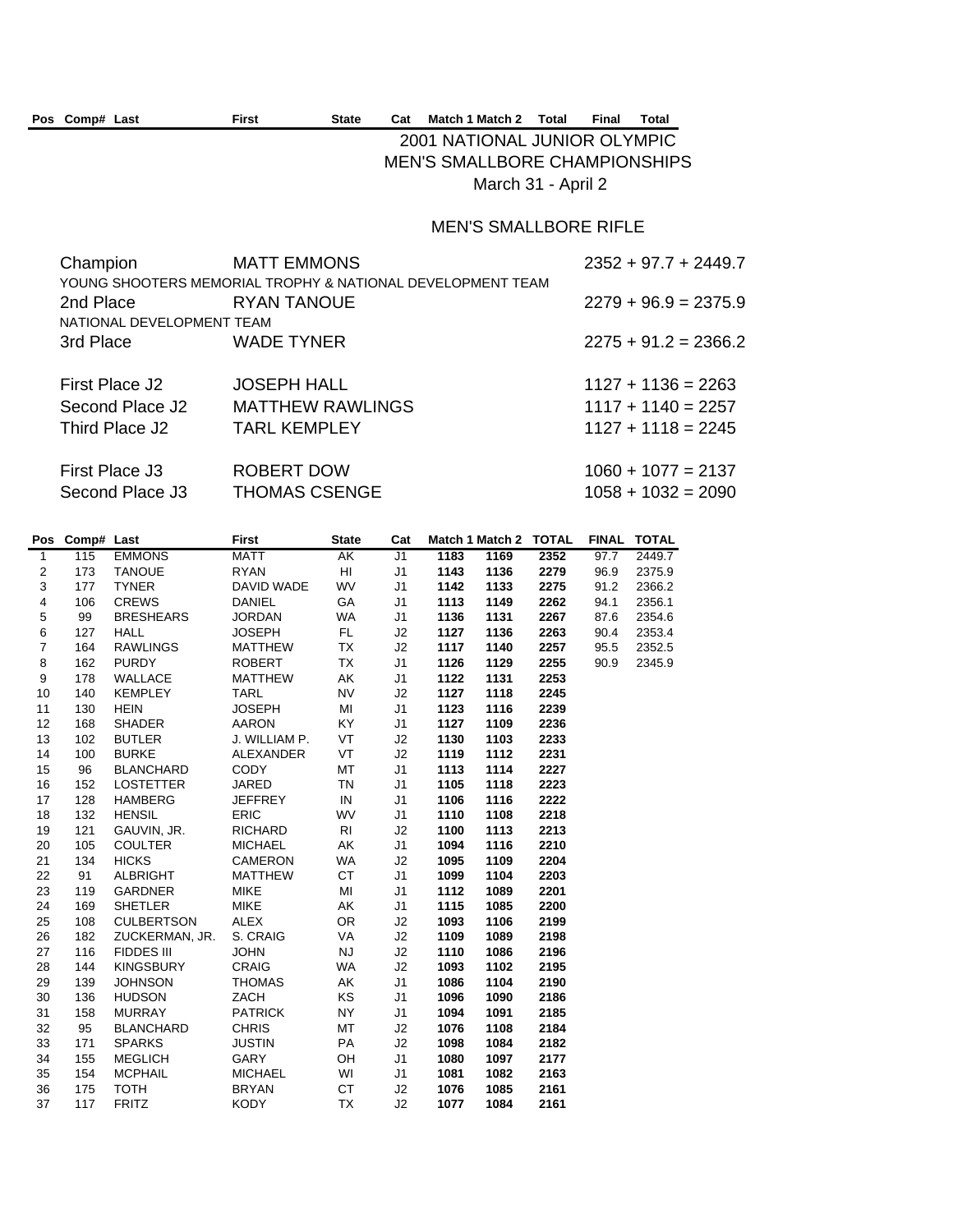| Pos | Comp# Last |                  | First              | <b>State</b> | Cat |            | Match 1 Match 2 | Total      | Final | Total |
|-----|------------|------------------|--------------------|--------------|-----|------------|-----------------|------------|-------|-------|
| 38  | 147        | LEMENAGER        | <b>LEE</b>         | CA           | J2  | 1092       | 1059            | 2151       |       |       |
| 39  | 138        | <b>JACOBSON</b>  | <b>MAX</b>         | PA           | J2  | 1074       | 1076            | 2150       |       |       |
| 40  | 129        | <b>HAMILTON</b>  | MATT               | PA           | J2  | 1069       | 1077            | 2146       |       |       |
| 41  | 151        | <b>LOMINACK</b>  | ANDY               | SC           | J2  | 1084       | 1059            | 2143       |       |       |
| 42  | 111        | <b>DOW</b>       | <b>ROBERT</b>      | OR.          | J3  | 1060       | 1077            | 2137       |       |       |
| 43  | 113        | <b>EGOLF</b>     | <b>JOSH</b>        | IA           | J2  | 1068       | 1066            | 2134       |       |       |
| 44  | 160        | <b>PFAFF</b>     | <b>NATHAN</b>      | CO           | J2  | 1045       | 1088            | 2133       |       |       |
| 45  | 180        | <b>WHITE</b>     | <b>TRAVIS</b>      | ID           | J2  | 1057       | 1063            | 2120       |       |       |
| 46  | 170        | <b>SMITH</b>     | <b>NATHAN</b>      | WY           | J1  | 1050       | 1061            | 2111       |       |       |
| 47  | 166        | <b>SCHILLI</b>   | <b>KARL</b>        | IL           | J1  | 1050       | 1055            | 2105       |       |       |
| 48  | 104        | <b>CLARK</b>     | NATHAN             | МA           | J1  | 1067       | 1037            | 2104       |       |       |
| 49  | 97         | <b>BLASI</b>     | <b>CHRISTOPHEF</b> | NE.          | J2  | 1049       | 1045            | 2094       |       |       |
| 50  | 107        | <b>CSENGE</b>    | <b>THOMAS</b>      | NH           | JЗ  | 1058       | 1032            | 2090       |       |       |
| 51  | 93         | <b>BLAIR</b>     | <b>JIMMY</b>       | МT           | J1  | 1048       | 1039            | 2087       |       |       |
| 52  | 143        | <b>KIMMEL</b>    | <b>PAUL</b>        | WA           | J1  | 1034       | 1052            | 2086       |       |       |
| 53  | 112        | <b>DUNFEY</b>    | <b>GUS</b>         | <b>NH</b>    | J1  | 1045       | 1041            | 2086       |       |       |
| 54  | 146        | LA MARCA         | <b>CHRISTOPHEF</b> | AZ           | J2  | 1025       | 1048            | 2073       |       |       |
| 55  | 153        | <b>MAROGLIO</b>  | <b>JOHN</b>        | MD           | J2  | 1043       | 1027            | 2070       |       |       |
| 56  | 167        | <b>SCHNEIDER</b> | <b>CHRIS</b>       | SC           | J2  | 1020       | 1033            | 2053       |       |       |
| 57  | 101        | <b>BUSHEY</b>    | <b>RYAN</b>        | VT           | J1  | <b>DNF</b> | <b>DNF</b>      | <b>DNF</b> |       |       |
| 58  | 159        | <b>PETERS</b>    | <b>JOSH</b>        | VA           | J2  | <b>DNF</b> | <b>DNF</b>      | <b>DNF</b> |       |       |

## 2001 NATIONAL JUNIOR OLYMPIC WOMEN'S RIFLE CHAMPIONSHIPS March 26-27, 2001

## WOMEN'S SMALLBORE RIFLE

| Champion        | <b>MORGAN HICKS</b>                                                           | $1155 + 94.6 = 1249.6$ |  |  |  |
|-----------------|-------------------------------------------------------------------------------|------------------------|--|--|--|
|                 | Young Shooters Memorial Trophy Plaque & position on National Development Team |                        |  |  |  |
| 2nd Place       | <b>VICKI GOSS</b>                                                             | $1152 + 97.0 = 1249.0$ |  |  |  |
|                 | Position on National Development Team                                         |                        |  |  |  |
| 3rd Place       | <b>HANNAH KERR</b>                                                            | $1150 + 92.7 = 1242.7$ |  |  |  |
|                 |                                                                               |                        |  |  |  |
| First Place J2  | <b>JAMIE BEYERLE</b>                                                          | $571 + 570 = 1141$     |  |  |  |
| Second Place J2 | <b>SARAH BLAKESLEE</b>                                                        | $567 + 569 = 1136$     |  |  |  |
| Third Place J2  | <b>ALICE REED</b>                                                             | $561 + 561 = 1122$     |  |  |  |
|                 |                                                                               |                        |  |  |  |
| First Place J3  | <b>JENNIFER PASON</b>                                                         | $563 + 551 = 1114$     |  |  |  |
| Second Place J3 | <b>STEPHANIE ELMORE</b>                                                       | $535 + 548 = 1083$     |  |  |  |
| Third Place J3  | <b>CASSANDRA RAUCH</b>                                                        | $527 + 529 = 1056$     |  |  |  |
|                 |                                                                               |                        |  |  |  |

| Pos | Comp# Last |                  | <b>First</b>   | Cat |     | Match 1 Match 2 | Total | <b>Final</b> | Total  |
|-----|------------|------------------|----------------|-----|-----|-----------------|-------|--------------|--------|
|     | 32         | <b>HICKS</b>     | MORGAN C.      | J1  | 576 | 579             | 1155  | 94.6         | 1249.6 |
| 2   | 28         | GOSS             | <b>VICKI</b>   | JI  | 577 | 575             | 1152  | 97.0         | 1249.0 |
| 3   | 45         | <b>KERR</b>      | <b>HANNAH</b>  | J1  | 572 | 578             | 1150  | 92.7         | 1242.7 |
| 4   | 9          | <b>BEYERLE</b>   | JAMIE          | J2  | 571 | 570             | 1141  | 95.7         | 1236.7 |
| 5   | 68         | <b>SKEUSE</b>    | ERIN           | J1  | 561 | 574             | 1135  | 94.8         | 1229.8 |
| 6   | 11         | <b>BLAKESLEE</b> | SARAH          | J2  | 567 | 569             | 1136  | 92.3         | 1228.3 |
| 7   | 50         | <b>MEAGHER</b>   | LINDSEY        | J1  | 575 | 562             | 1137  | 90.8         | 1227.8 |
| 8   | 55         | <b>PAOLETTA</b>  | <b>SARAH</b>   | J1  | 571 | 567             | 1138  | 89.0         | 1227.0 |
| 9   | 44         | <b>KEMPLEY</b>   | <b>REYA</b>    | J1  | 562 | 569             | 1131  |              |        |
| 10  | 29         | <b>GREEN</b>     | <b>CELESTE</b> | J1  | 561 | 568             | 1129  |              |        |
| 11  | 66         | <b>SAWYER</b>    | <b>ALICIA</b>  | J1  | 563 | 563             | 1126  |              |        |
| 12  | 75         | <b>TARBET</b>    | <b>DAWN</b>    | J1  | 568 | 557             | 1125  |              |        |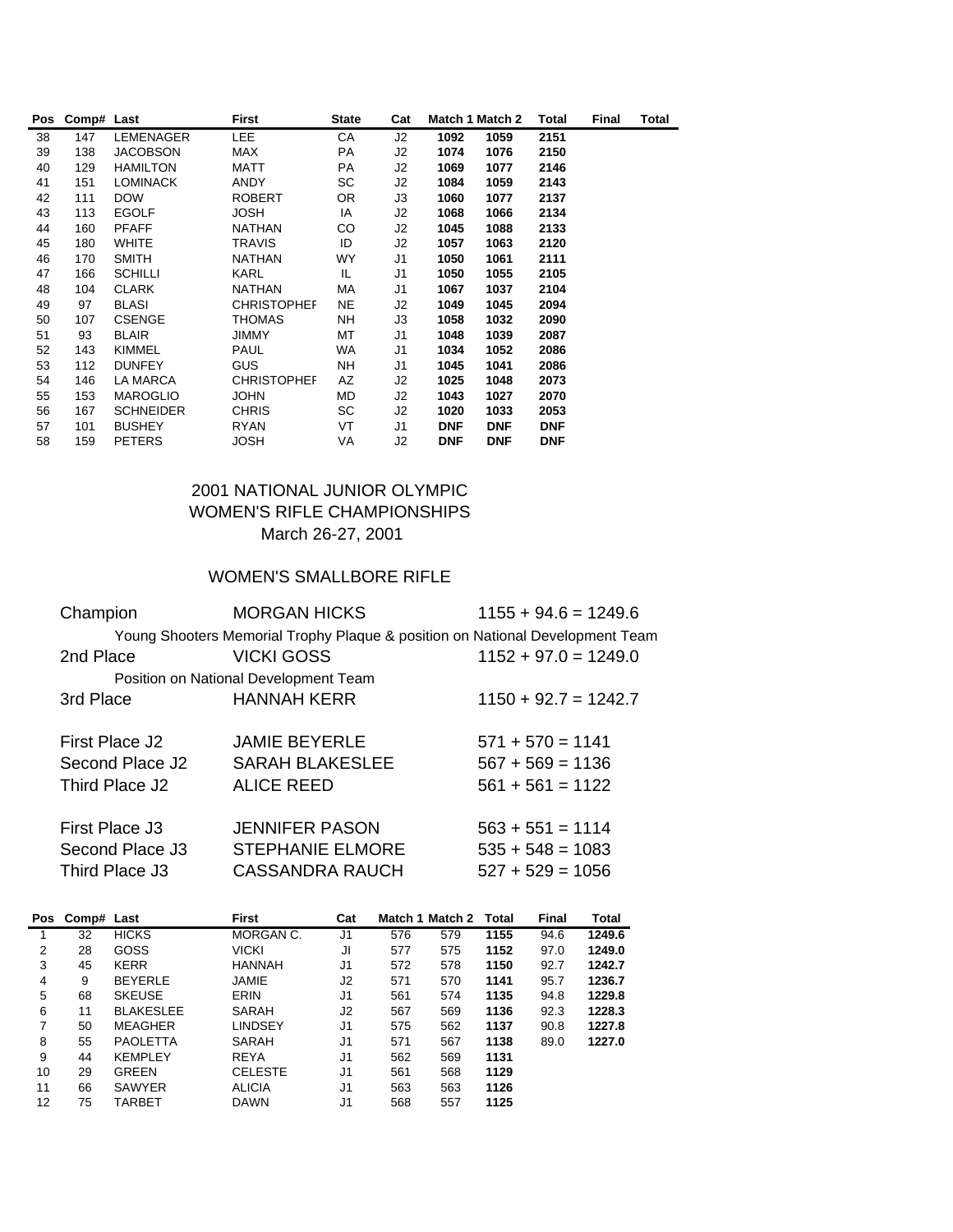| Pos      | Comp# Last     |                                | First                         | <b>State</b>         | Cat        |            | Match 1 Match 2 | Total | Final | Total |
|----------|----------------|--------------------------------|-------------------------------|----------------------|------------|------------|-----------------|-------|-------|-------|
| 13       | $\overline{2}$ | <b>ALLAIRE</b>                 | <b>NICOLE</b>                 | J <sub>1</sub>       | 559        | 564        | 1123            |       |       |       |
| 14       | 62             | REED                           | <b>ALICE</b>                  | J2                   | 561        | 561        | 1122            |       |       |       |
| 15       | $\overline{7}$ | <b>BENJAMIN</b>                | <b>KATE</b>                   | J2                   | 564        | 558        | 1122            |       |       |       |
| 16       | 65             | SANDAGE                        | MEGAN                         | J <sub>1</sub>       | 555        | 564        | 1119            |       |       |       |
| 17       | 18             | <b>DEAN</b>                    | <b>REBECCA</b>                | J1                   | 564        | 555        | 1119            |       |       |       |
| 18       | 21             | <b>DOWNSBROUGH</b>             | <b>MELISSA</b>                | J <sub>1</sub>       | 560        | 557        | 1117            |       |       |       |
| 19       | 42             | <b>JUNG</b>                    | <b>MARTA</b>                  | J <sub>1</sub>       | 562        | 555        | 1117            |       |       |       |
| 20       | 14             | <b>COURTER</b>                 | CALEE                         | J2                   | 557        | 559        | 1116            |       |       |       |
| 21       | 25             | <b>FEHLINGS</b>                | <b>KRISTINA</b>               | J2                   | 557        | 558        | 1115            |       |       |       |
| 22       | 24             | <b>ENGLE</b>                   | ANGELA                        | J1                   | 560        | 555        | 1115            |       |       |       |
| 23       | 56             | <b>PASON</b>                   | <b>JENNIFER</b>               | J3                   | 563        | 551        | 1114            |       |       |       |
| 24       | 26             | FITZGERALD                     | MEGAN                         | J2                   | 546        | 567        | 1113            |       |       |       |
| 25       | 78             | <b>TRUJILLO</b>                | <b>ALICIA</b>                 | J1                   | 562        | 551        | 1113            |       |       |       |
| 26       | 58             | <b>PISSOS</b>                  | <b>HEATHER</b>                | J1                   | 557        | 554        | 1111            |       |       |       |
| 27       | 40             | <b>JACOBSON</b>                | <b>LUCY</b>                   | J1                   | 555        | 554        | 1109            |       |       |       |
| 28       | 84             | <b>YOUNG</b>                   | <b>WHITNEY</b>                | J2                   | 548        | 559        | 1107            |       |       |       |
| 29       | 63             | <b>REYES</b>                   | <b>ELIZABETH</b>              | J1                   | 554        | 551        | 1105            |       |       |       |
| 30       | 13             | <b>CHROSTOWSKI</b>             | KIMBERLY                      | J2                   | 550        | 554        | 1104            |       |       |       |
| 31       | 12             | <b>CHANEK</b>                  | <b>MISTY</b>                  | J2                   | 551        | 552        | 1103            |       |       |       |
| 32       | 48             | LEACH                          | CATHERINE                     | J2                   | 556        | 546        | 1102            |       |       |       |
| 33       | 47             | <b>KOONE</b>                   | <b>CHARITY</b>                | J2                   | 549        | 552        | 1101            |       |       |       |
| 34       | 22             | <b>DUVAL</b>                   | <b>SHANDA</b>                 | J <sub>1</sub>       | 543        | 557        | 1100            |       |       |       |
| 35       | 6              | <b>BAUER</b>                   | <b>MICHELLE</b>               | J2                   | 556        | 544        | 1100            |       |       |       |
| 36       | 16             | CRENWELGE                      | <b>KRISTI</b>                 | J2                   | 542        | 557        | 1099            |       |       |       |
| 37       | 52             | <b>MULAWA</b>                  | <b>MARTA</b>                  | J2                   | 547        | 550        | 1097            |       |       |       |
| 38       | 37             | <b>HOUSE</b>                   | <b>BETH ANN</b>               | J <sub>1</sub>       | 554        | 543        | 1097            |       |       |       |
| 39       | 38             | <b>HULL</b>                    | <b>AMANDA</b>                 | J2                   | 535        | 560        | 1095            |       |       |       |
| 40<br>41 | 35             | HO                             | <b>TELIANNE</b>               | J <sub>1</sub>       | 549        | 545        | 1094            |       |       |       |
| 42       | 3<br>57        | <b>AUZINS</b><br><b>PINKEL</b> | <b>INARA</b><br><b>CASSIE</b> | J <sub>1</sub><br>J1 | 545<br>547 | 545<br>537 | 1090<br>1084    |       |       |       |
| 43       | 23             | <b>ELMORE</b>                  | <b>STEPHANIE</b>              | JЗ                   | 535        | 548        | 1083            |       |       |       |
| 44       | 71             | <b>SPERLING</b>                | <b>LISA</b>                   | J2                   | 546        | 537        | 1083            |       |       |       |
| 45       | 82             | <b>WILCOX</b>                  | LEAH                          | J2                   | 535        | 544        | 1079            |       |       |       |
| 46       | 30             | <b>HARRINGTON</b>              | <b>KATHERINE</b>              | J2                   | 545        | 528        | 1073            |       |       |       |
| 47       | 59             | <b>POLONSKY</b>                | <b>MARA</b>                   | J2                   | 538        | 531        | 1069            |       |       |       |
| 48       | 15             | <b>COURTER</b>                 | KILEE                         | J2                   | 535        | 533        | 1068            |       |       |       |
| 49       | 4              | <b>BAGUIO</b>                  | <b>CHATESS</b>                | J1                   | 533        | 527        | 1060            |       |       |       |
| 50       | 53             | <b>NICKERSON</b>               | LAURA ANN                     | J1                   | 538        | 522        | 1060            |       |       |       |
| 51       | 61             | <b>RAUCH</b>                   | CASSANDRA                     | J3                   | 527        | 529        | 1056            |       |       |       |
| 52       | 54             | <b>NOVICELLI</b>               | <b>LISA</b>                   | JЗ                   | 519        | 532        | 1051            |       |       |       |
| 53       | 8              | <b>BERGMAN</b>                 | SARAH                         | J1                   | 518        | 532        | 1050            |       |       |       |
| 54       | 34             | <b>HITSHEW</b>                 | AMANDA                        | J2                   | 514        | 517        | 1031            |       |       |       |
| 55       | 81             | <b>WEBSTER</b>                 | LEEANN                        | J <sub>1</sub>       | 513        | 513        | 1026            |       |       |       |
| 56       | 73             | <b>SULLIVAN</b>                | LAUREN                        | J3                   | 492        | 516        | 1008            |       |       |       |
| 57       | 74             | <b>SZYMONIFKA</b>              | JILLIAN                       | J3                   | 482        | 522        | 1004            |       |       |       |
| 58       | 46             | <b>KOLJONEN</b>                | <b>HANNAH</b>                 | JI                   | 511        | 493        | 1004            |       |       |       |
| 59       | 10             | <b>BIANCO</b>                  | <b>KARISSA</b>                | J3                   | 482        | 509        | 991             |       |       |       |
| 60       | 79             | <b>TSUBOTA</b>                 | <b>AMANDA</b>                 | JЗ                   | 471        | 454        | 925             |       |       |       |
|          |                |                                |                               |                      |            |            |                 |       |       |       |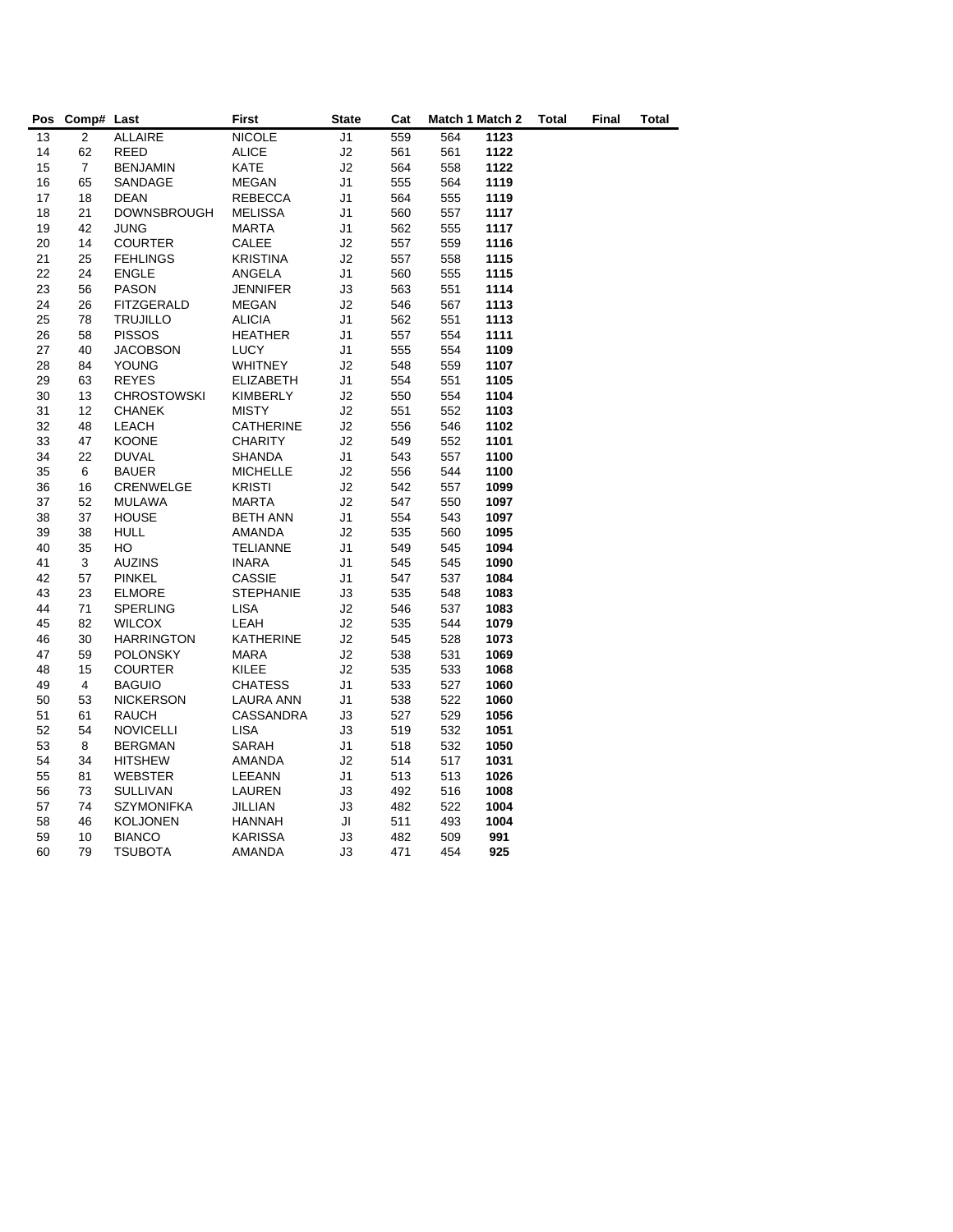|                | Pos Comp# Last |                                          | <b>First</b>                                                                                   | <b>State</b>                              | Cat            |                 | Match 1 Match 2    | <b>Total</b>                 | <b>Final</b>       | <b>Total</b>  |                        |              |                       |                 |
|----------------|----------------|------------------------------------------|------------------------------------------------------------------------------------------------|-------------------------------------------|----------------|-----------------|--------------------|------------------------------|--------------------|---------------|------------------------|--------------|-----------------------|-----------------|
|                |                |                                          |                                                                                                |                                           |                |                 |                    | 2001 NATIONAL JUNIOR OLYMPIC |                    |               |                        |              |                       |                 |
|                |                |                                          |                                                                                                | <b>MEN'S RUNNING TARGET CHAMPIONSHIPS</b> |                |                 |                    |                              |                    |               |                        |              |                       |                 |
|                |                |                                          |                                                                                                |                                           |                | April 5-7, 2001 |                    |                              |                    |               |                        |              |                       |                 |
|                |                |                                          |                                                                                                |                                           |                |                 |                    | <b>MEN'S RUNNING TARGET</b>  |                    |               |                        |              |                       |                 |
|                | Champion       |                                          | <b>BILL WOOD</b>                                                                               |                                           |                |                 |                    |                              |                    |               | $1077 + 92.8 = 1169.8$ |              |                       |                 |
|                |                |                                          | Lone Star Trophy plaque and National Development team                                          |                                           |                |                 |                    |                              |                    |               |                        |              |                       |                 |
|                | 2nd Place      |                                          | THOMAS OSEN                                                                                    |                                           |                |                 |                    |                              |                    |               | $1071 + 87.9 = 1158.9$ |              |                       |                 |
|                |                |                                          | National Development team                                                                      |                                           |                |                 |                    |                              |                    |               |                        |              |                       |                 |
|                | 3rd Place      |                                          | <b>TREVOR PETERSON</b>                                                                         |                                           |                |                 |                    |                              |                    |               | $1058 + 97.5 = 1155.5$ |              |                       |                 |
|                |                |                                          |                                                                                                |                                           |                |                 |                    |                              |                    |               |                        |              |                       |                 |
|                |                | First Place J2                           | <b>JOHN ROCK</b>                                                                               |                                           |                |                 |                    |                              | $524 + 531 = 1055$ |               |                        |              |                       |                 |
|                |                | Second Place J2                          | <b>TAYLOR CHAPMAN</b>                                                                          |                                           |                |                 |                    |                              | $525 + 522 = 1047$ |               |                        |              |                       |                 |
|                |                | Third Place J2                           | MICHAEL FREDRICKSON                                                                            |                                           |                |                 |                    |                              | $512 + 527 = 1039$ |               |                        |              |                       |                 |
|                |                |                                          |                                                                                                |                                           |                |                 |                    |                              |                    |               |                        |              |                       |                 |
|                |                | First Place J3                           | <b>CAMERON BUCHER</b>                                                                          |                                           |                |                 |                    |                              | $402 + 419 = 821$  |               |                        |              |                       |                 |
|                |                | Second Place J3                          | <b>JARROD ADAMS</b>                                                                            |                                           |                |                 |                    |                              | $407 + 390 = 797$  |               |                        |              |                       |                 |
|                |                | Third Place J3                           | P.J. SNIDER                                                                                    |                                           |                |                 |                    |                              | $394 + 377 = 771$  |               |                        |              |                       |                 |
|                |                |                                          |                                                                                                |                                           |                |                 |                    |                              |                    |               |                        |              |                       |                 |
|                | Pos Comp# Last |                                          | <b>First</b>                                                                                   | <b>State</b>                              | Cat            | <b>SLOW</b>     | <b>FAST</b>        | Match 1                      | <b>SLOW</b>        | <b>FAST</b>   | Match 2                | <b>Total</b> | <b>Final</b>          | Total           |
| $\overline{1}$ | 206            | <b>WOOD</b>                              | <b>BILL</b>                                                                                    | J2                                        | MT             | 267             | 264                | 531                          | 274                | 272           | 546                    | 1077         | 92.8                  | 1169.8          |
| 2<br>3         | 197            | <b>OSEN</b>                              | <b>THOMAS</b>                                                                                  | J2<br>J2                                  | MT<br>ID       | 268<br>272      | 273                | 541                          | 273                | 257           | 530                    | 1071         | 87.9                  | 1158.9          |
|                | 198<br>407     | <b>PETERSON</b><br>$\bigcap$ i ia mazari | <b>TREVOR</b><br>$T$ <sup><math>\lambda</math></sup> $\lambda$ <sup><math>\lambda</math></sup> | $\sim$                                    | T <sub>1</sub> | 000             | 268<br>$\sim$ $-7$ | 540<br><b>FOF</b>            | 263<br>$\sim$      | 255<br>$\sim$ | 518<br><b>FOO</b>      | 1058<br>1017 | 97.5<br>$\sim$ $\sim$ | 1155.5<br>11107 |

|    | 187 | <b>CHAPMAN</b>     | TAYLOR         | J2 | ТX | 268 | 257 | 525 | 269 | 253 | 522 | 1047 | 93.7 | 1140.7 |
|----|-----|--------------------|----------------|----|----|-----|-----|-----|-----|-----|-----|------|------|--------|
| 5  | 199 | <b>ROCK</b>        | <b>JOHN</b>    | J2 | СA | 275 | 249 | 524 | 272 | 259 | 531 | 1055 | 85.2 | 1140.2 |
| 6  | 188 | <b>FREDRICKSON</b> | <b>MICHAEL</b> | J2 | МT | 269 | 243 | 512 | 265 | 262 | 527 | 1039 | 95.9 | 1134.9 |
|    | 193 | LENEVE             | <b>DUSTIN</b>  | J2 | MT | 259 | 242 | 501 | 274 | 254 | 528 | 1029 |      |        |
| 8  | 189 | <b>GRAHAM</b>      | D.J.           | J1 | MТ | 257 | 247 | 504 | 251 | 237 | 488 | 992  |      |        |
| 9  | 194 | <b>MONTAGUE</b>    | ELI            | J2 | ТX | 253 | 249 | 502 | 243 | 240 | 483 | 985  |      |        |
| 10 | 205 | <b>WALSH</b>       | <b>RYAN</b>    | J2 | CO | 244 | 237 | 481 | 254 | 249 | 503 | 984  |      |        |
|    | 192 | <b>JOHNSON</b>     | <b>JUSTIN</b>  | J2 | ТX | 248 | 213 | 461 | 238 | 221 | 459 | 920  |      |        |
| 12 | 196 | <b>NOEL</b>        | <b>WALTER</b>  | J2 | ТX | 228 | 219 | 447 | 215 | 191 | 406 | 853  |      |        |
| 13 | 186 | <b>BUCHER</b>      | <b>CAMERON</b> | J3 | MT | 197 | 205 | 402 | 217 | 202 | 419 | 821  |      |        |
| 14 | 185 | <b>ADAMS</b>       | <b>JARROD</b>  | J3 | МT | 201 | 206 | 407 | 212 | 178 | 390 | 797  |      |        |
| 15 | 204 | <b>SNIDER</b>      | P.J.           | J3 | МT | 213 | 181 | 394 | 194 | 183 | 377 | 771  |      |        |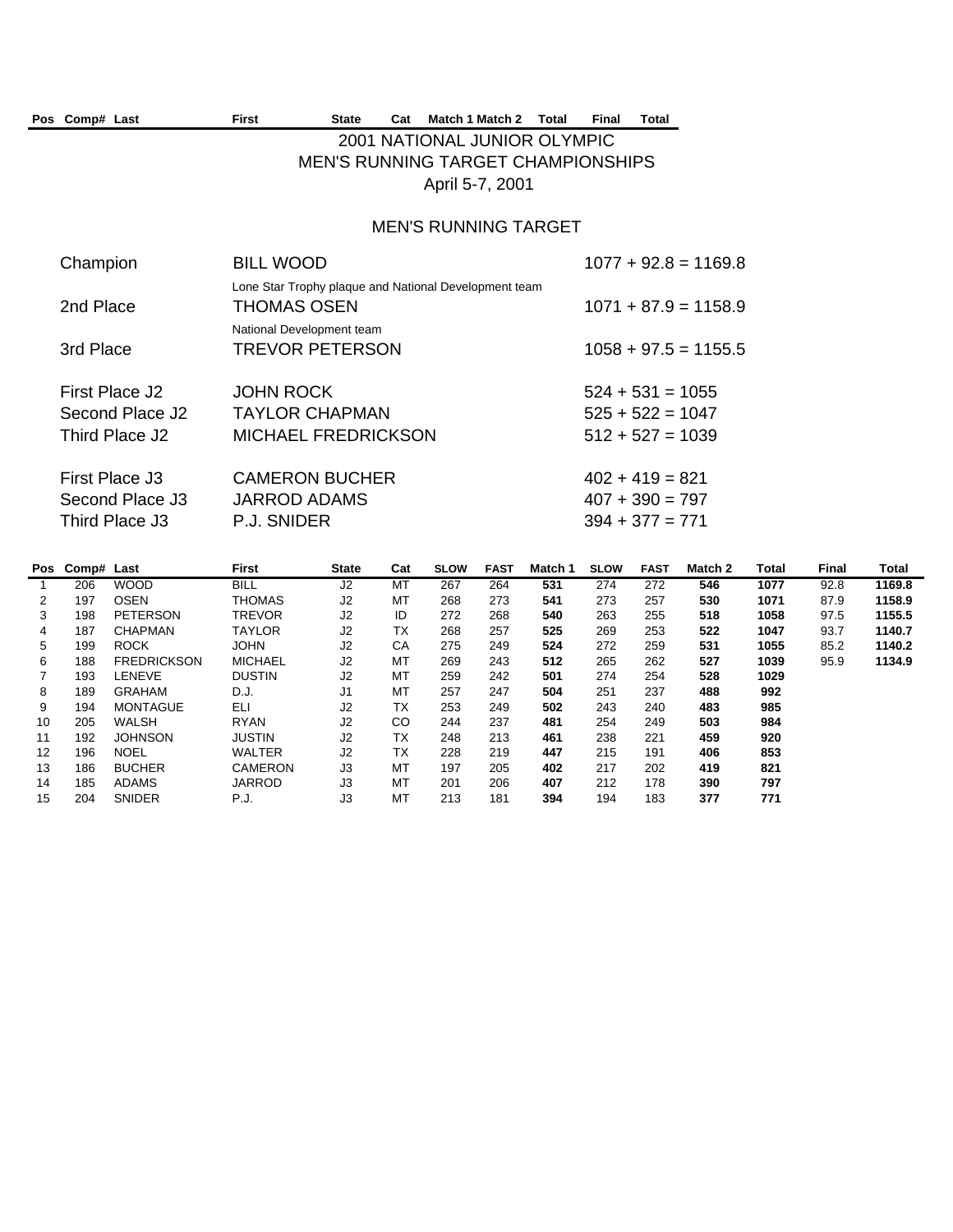| Pos Comp# Last  | First                   | State<br>Cat | Match 1 Match 2                                       | Total             | Final | Total |                   |
|-----------------|-------------------------|--------------|-------------------------------------------------------|-------------------|-------|-------|-------------------|
|                 |                         |              | 2001 NATIONAL JUNIOR OLYMPIC                          |                   |       |       |                   |
|                 |                         |              | WOMEN'S RUNNING TARGET CHAMPIONSHIPS                  |                   |       |       |                   |
|                 |                         |              | April 5-7, 2001                                       |                   |       |       |                   |
|                 |                         |              |                                                       |                   |       |       |                   |
|                 |                         |              | WOMEN'S RUNNING TARGET                                |                   |       |       |                   |
| Champion        | LEIGH HAASE             |              |                                                       | $317 + 302 = 619$ |       |       | $317 + 302 = 619$ |
|                 |                         |              | Lone Star Trophy plaque and National Development team |                   |       |       |                   |
| 2nd Place       | SARAH NELSON            |              |                                                       | $294 + 297 = 591$ |       |       | $294 + 297 = 591$ |
| 3rd Place       | ELISA SNIDER            |              |                                                       | $286 + 280 = 566$ |       |       | $286 + 280 = 566$ |
|                 |                         |              |                                                       |                   |       |       |                   |
| First Place J3  | <b>JAMIE K. SIMMONS</b> |              |                                                       | $245 + 288 = 533$ |       |       | $245 + 288 = 533$ |
| Second Place J3 | <b>SHANNA SHELTON</b>   |              | 250                                                   |                   |       |       | 250               |

| Pos | Comp# Last |                | First            | <b>State</b> | Cat | <b>SLOW</b> | <b>FAST</b> | Match 1 | <b>SLOW</b> | FAST | Match 2 | Total |
|-----|------------|----------------|------------------|--------------|-----|-------------|-------------|---------|-------------|------|---------|-------|
|     | 191        | HAASE          | -EIGH            | J2           | ட்ட | 171         | 146         | 317     | 154         | 148  | 302     | 619   |
|     | 195        | <b>NELSON</b>  | SARAH            | JI           | ID  | 155         | 139         | 294     | 150         | 147  | 297     | 591   |
|     | 203        | <b>SNIDER</b>  | <b>ELISA</b>     | JЗ           | МT  | 154         | 132         | 286     | 157         | 123  | 280     | 566   |
|     | 201        | <b>SIMMONS</b> | <b>ELIZABETH</b> | J1           | ТX  | 147         | 134         | 281     | 146         | 138  | 284     | 565   |
|     | 202        | <b>SIMMONS</b> | JAMIE K.         | JЗ           | ТX  | 166         | 79          | 245     | 145         | 143  | 288     | 533   |
|     | 200        | <b>SHELTON</b> | <b>SHANNA</b>    | JЗ           | ТX  | 136         | 114         | 250     |             |      |         | 250   |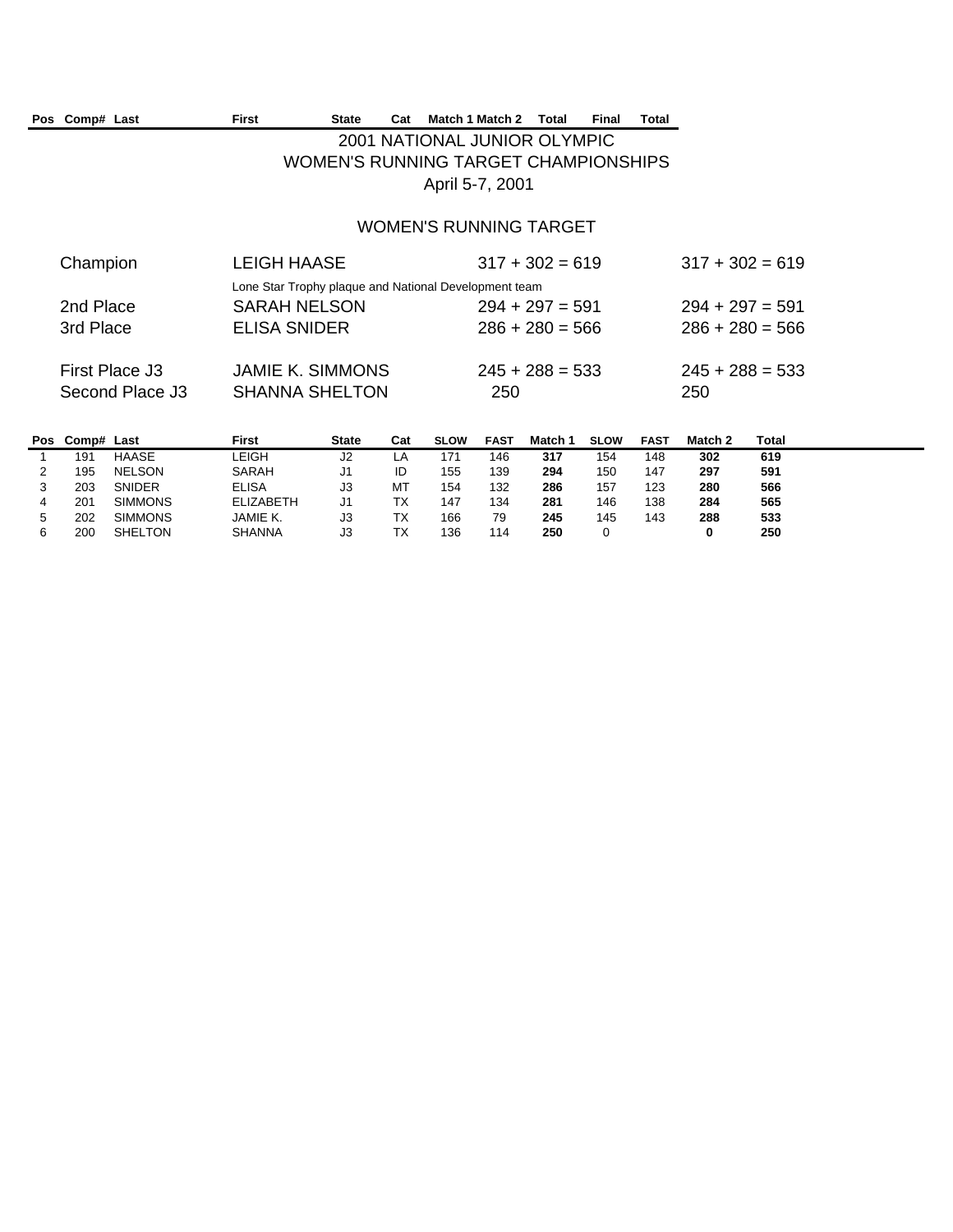| Pos Comp# Last  | First | <b>State</b>                 | Cat | Match 1 Match 2                                       | Total | Final | Total |
|-----------------|-------|------------------------------|-----|-------------------------------------------------------|-------|-------|-------|
|                 |       | 2001 NATIONAL JUNIOR OLYMPIC |     |                                                       |       |       |       |
|                 |       | MEN'S PISTOL CHAMPIONSHIPS   |     |                                                       |       |       |       |
|                 |       | April 5-7, 2001              |     |                                                       |       |       |       |
|                 |       |                              |     |                                                       |       |       |       |
|                 |       | <b>MEN'S AIR PISTOL</b>      |     |                                                       |       |       |       |
| Champion        |       | <b>TRENT LABORE</b>          |     | $1117 + 98.6 = 1215.6$                                |       |       |       |
|                 |       |                              |     | Lone Star Trophy plaque and National Development Team |       |       |       |
| 2nd Place       |       | RENE LANGLOIS                |     | $1089 + 99.9 = 1188.9$                                |       |       |       |
|                 |       | National Development Team    |     |                                                       |       |       |       |
| 3rd Place       |       | <b>STEVE CUMMINGS</b>        |     | $1094 + 92.6 = 1186.6$                                |       |       |       |
| First Place J2  |       | <b>CLAY GONZALES</b>         |     | $527 + 530 = 1057$                                    |       |       |       |
| Second Place J2 |       | <b>BENJAMIN HEISE</b>        |     | $519 + 508 = 1027$                                    |       |       |       |
| Third Place J2  |       | <b>MATT PEARSON</b>          |     | $507 + 503 = 1010$                                    |       |       |       |
|                 |       |                              |     |                                                       |       |       |       |
| First Place J3  |       | <b>JOHN WILLHELM</b>         |     | $476 + 463 = 939$                                     |       |       |       |
| Second Place J3 |       | <b>CHRIS PUEPPKE</b>         |     | $478 + 440 = 918$                                     |       |       |       |
|                 |       |                              |     |                                                       |       |       |       |

|    | Pos Comp# Last |                 | First              | <b>State</b> | Cat            |     | Match 1 Match 2 | Total | Final | Total  |
|----|----------------|-----------------|--------------------|--------------|----------------|-----|-----------------|-------|-------|--------|
| 1  | 226            | <b>LABORE</b>   | TRENT              | <b>NE</b>    | J1             | 560 | 557             | 1117  | 98.6  | 1215.6 |
| 2  | 227            | <b>LANGLOIS</b> | <b>RENE</b>        | LA           | J <sub>1</sub> | 542 | 547             | 1089  | 99.9  | 1188.9 |
| 3  | 213            | <b>CUMMINGS</b> | <b>STEVE</b>       | СA           | J1             | 544 | 550             | 1094  | 92.6  | 1186.6 |
| 4  | 225            | <b>KIDD</b>     | <b>CLIFFORD</b>    | ТX           | J1             | 543 | 544             | 1087  | 98.3  | 1185.3 |
| 5  | 230            | <b>MAXWELL</b>  | <b>CODY</b>        | CO           | J1             | 540 | 529             | 1069  | 96.5  | 1165.5 |
| 6  | 210            | BE.             | ANDREW             | CO           | J1             | 519 | 535             | 1054  | 96.3  | 1150.3 |
| 7  | 221            | <b>GONZALES</b> | <b>CLAY</b>        | FL.          | J2             | 527 | 530             | 1057  | 93.0  | 1150.0 |
| 8  | 212            | CAMMARANO       | <b>VINCENT</b>     | МA           | J1             | 541 | 521             | 1062  | 26.6  | 1088.6 |
| 9  | 217            | <b>ELLIS</b>    | <b>JOSHUA</b>      | MЕ           | J1             | 527 | 523             | 1050  |       |        |
| 10 | 233            | <b>PROUGH</b>   | <b>JEREMIAH</b>    | CA           | J1             | 520 | 529             | 1049  |       |        |
| 11 | 222            | <b>HARTMAN</b>  | <b>ERROL</b>       | PA           | J1             | 528 | 519             | 1047  |       |        |
| 12 | 236            | <b>SPARKS</b>   | QUINNDON           | UT           | J1             | 526 | 513             | 1039  |       |        |
| 13 | 223            | <b>HEISE</b>    | <b>BENJAMIN</b>    | MD.          | J2             | 519 | 508             | 1027  |       |        |
| 14 | 229            | <b>LUPI</b>     | <b>STEPHEN</b>     | NY.          | J1             | 514 | 511             | 1025  |       |        |
| 15 | 232            | <b>PEARSON</b>  | <b>MATT</b>        | ТX           | J2             | 507 | 503             | 1010  |       |        |
| 16 | 239            | <b>WOLFE</b>    | <b>CHRISTOPHEF</b> | GA           | J2             | 514 | 496             | 1010  |       |        |
| 17 | 215            | <b>DENTON</b>   | <b>SAMUEL</b>      | SC           | J1             | 510 | 487             | 997   |       |        |
| 18 | 219            | <b>FAVOUR</b>   | <b>JEFF</b>        | ТX           | J2             | 500 | 494             | 994   |       |        |
| 19 | 214            | DAGLEY          | <b>MATTHEW</b>     | IL.          | J1             | 496 | 495             | 991   |       |        |
| 20 | 238            | WILLHELM        | <b>JOHN</b>        | ТX           | J3             | 476 | 463             | 939   |       |        |
| 21 | 224            | <b>KEATS</b>    | <b>PAUL</b>        | MD           | J1             | 458 | 464             | 922   |       |        |
| 22 | 234            | <b>PUEPPKE</b>  | <b>CHRIS</b>       | ND.          | J3             | 478 | 440             | 918   |       |        |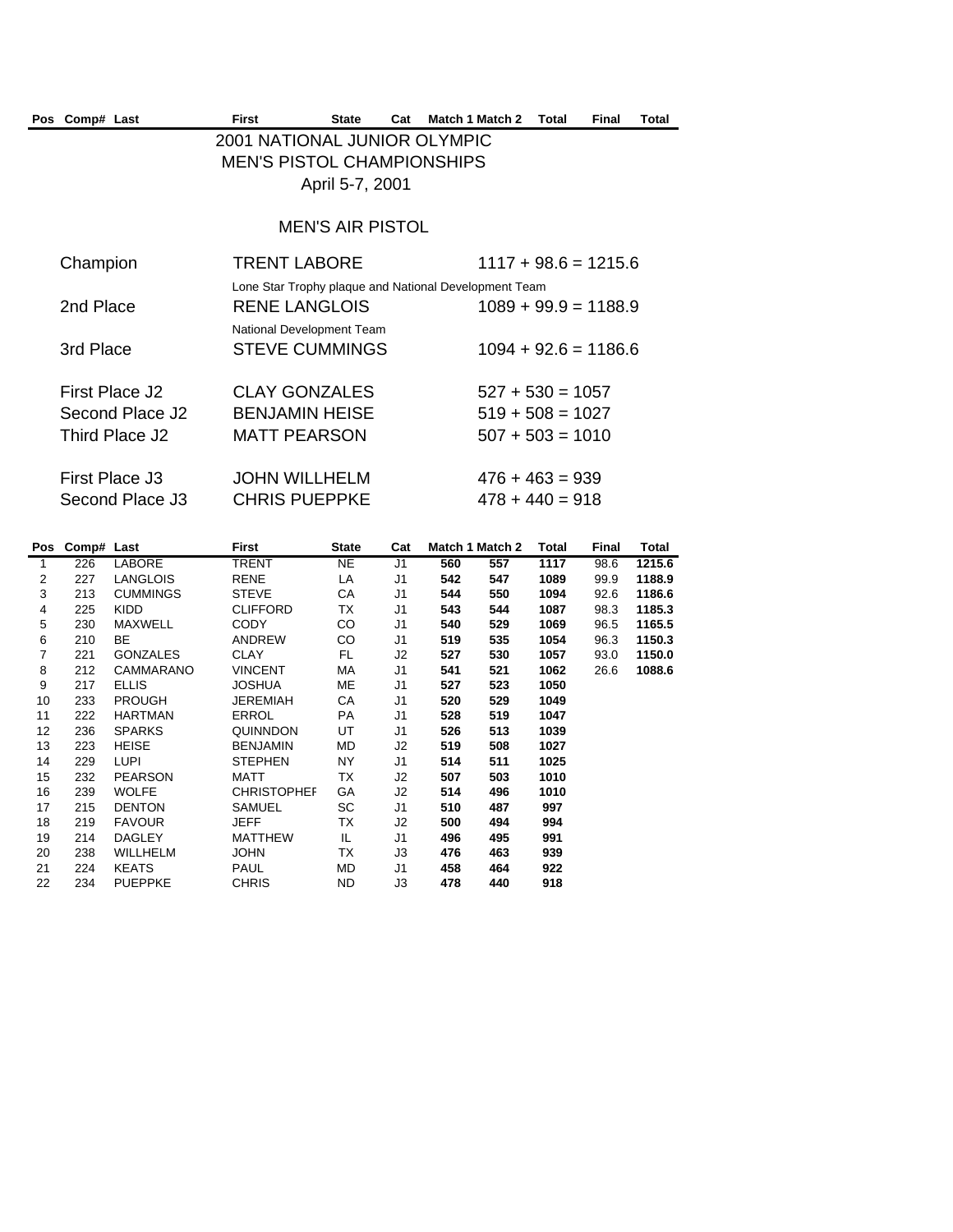| Pos Comp# Last                                      | First                                                             | <b>State</b>              | Cat | Match 1 Match 2 | Total                                                       | Final | Total |
|-----------------------------------------------------|-------------------------------------------------------------------|---------------------------|-----|-----------------|-------------------------------------------------------------|-------|-------|
|                                                     | 2001 NATIONAL JUNIOR OLYMPIC<br><b>MEN'S PISTOL CHAMPIONSHIPS</b> | April 5-7, 2001           |     |                 |                                                             |       |       |
|                                                     |                                                                   | <b>MEN'S SPORT PISTOL</b> |     |                 |                                                             |       |       |
| Champion                                            | <b>CLIFFORD KIDD</b>                                              |                           |     |                 | $278 + 290 = 568$                                           |       |       |
| 2nd Place                                           | <b>JAKE PARRISH</b>                                               |                           |     |                 | $262 + 279 = 541$                                           |       |       |
| 3rd Place                                           | <b>JOHN DUNNING</b>                                               |                           |     |                 | $263 + 274 = 537$                                           |       |       |
| First Place J2<br>Second Place J2<br>Third Place J2 | DEREK FALL<br><b>JEFF FAVOUR</b><br><b>CLAY GONZALES</b>          |                           |     |                 | $261 + 271 = 532$<br>$268 + 261 = 529$<br>$260 + 261 = 521$ |       |       |
| First Place J3                                      | <b>GUY BRUGGER</b>                                                |                           |     |                 | $252 + 202 = 454$                                           |       |       |

|                | Pos Comp# Last |                 | First           | <b>State</b> | Cat            | <b>RECISIO RAPID</b> |     | Total | Final | Total |
|----------------|----------------|-----------------|-----------------|--------------|----------------|----------------------|-----|-------|-------|-------|
|                | 225            | <b>KIDD</b>     | <b>CLIFFORD</b> | TX           | J1             | 278                  | 290 | 568   |       |       |
| $\overline{2}$ | 231            | <b>PARRISH</b>  | <b>JAKE</b>     | UT           | J <sub>1</sub> | 262                  | 279 | 541   |       |       |
| 3              | 216            | <b>DUNNING</b>  | <b>JOHN</b>     | FL.          | J1             | 263                  | 274 | 537   |       |       |
| 4              | 218            | <b>FALL</b>     | <b>DEREK</b>    | МA           | J2             | 261                  | 271 | 532   |       |       |
| 5              | 233            | <b>PROUGH</b>   | <b>JEREMIAH</b> | CA           | J1             | 266                  | 264 | 530   |       |       |
| 6              | 219            | <b>FAVOUR</b>   | <b>JEFF</b>     | TX           | J2             | 268                  | 261 | 529   |       |       |
| $\overline{7}$ | 230            | MAXWELL         | <b>CODY</b>     | CO           | J1             | 246                  | 282 | 528   |       |       |
| 8              | 221            | <b>GONZALES</b> | <b>CLAY</b>     | FL.          | J2             | 260                  | 261 | 521   |       |       |
| 9              | 212            | CAMMARANO       | <b>VINCENT</b>  | MA           | J1             | 255                  | 263 | 518   |       |       |
| 10             | 220            | <b>GILLAN</b>   | <b>DAN</b>      | MA.          | J2             | 258                  | 259 | 517   |       |       |
| 11             | 226            | <b>LABORE</b>   | TRENT           | NE           | J1             | 242                  | 267 | 509   |       |       |
| 12             | 236            | <b>SPARKS</b>   | QUINNDON        | UT           | J <sub>1</sub> | 249                  | 257 | 506   |       |       |
| 13             | 213            | <b>CUMMINGS</b> | <b>STEVE</b>    | СA           | J <sub>1</sub> | 274                  | 215 | 489   |       |       |
| 14             | 235            | <b>SHIRLEY</b>  | <b>MATTHEW</b>  | SC           | J1             | 238                  | 243 | 481   |       |       |
| 15             | 237            | <b>THEISS</b>   | JAMES           | ТX           | J1             | 214                  | 247 | 461   |       |       |
| 16             | 228            | <b>LINGAD</b>   | MARK            | IL.          | J1             | 239                  | 216 | 455   |       |       |
| 17             | 211            | <b>BRUGGER</b>  | <b>GUY</b>      | FL           | JЗ             | 252                  | 202 | 454   |       |       |
| 18             | 215            | <b>DENTON</b>   | SAMUEL          | SC           | J <sub>1</sub> | 137                  | 200 | 337   |       |       |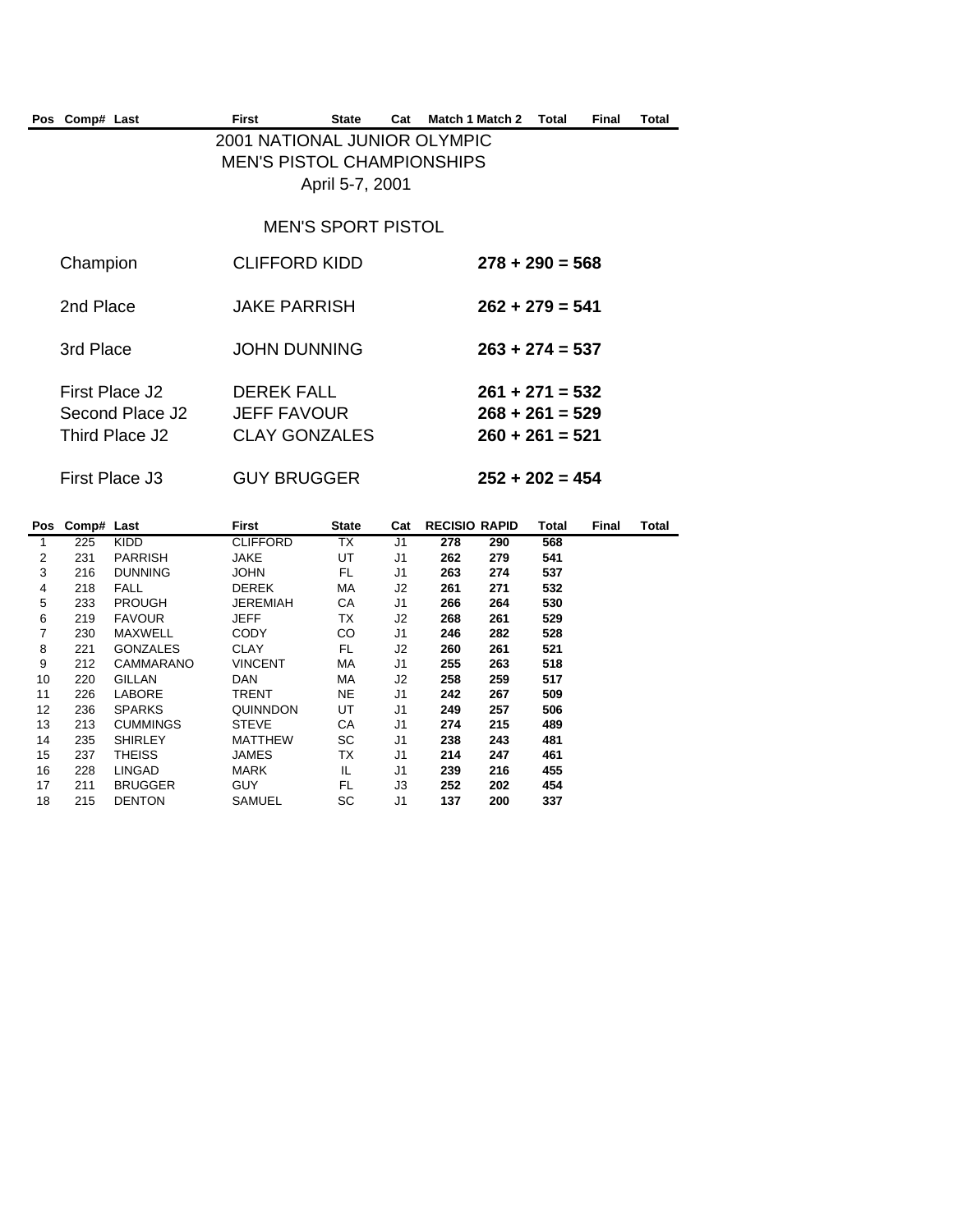| Pos Comp# Last | First | State | Cat | Match 1 Match 2 | Total | Final | Total |
|----------------|-------|-------|-----|-----------------|-------|-------|-------|
|                |       |       |     |                 |       |       |       |

## 2001 NATIONAL JUNIOR OLYMPIC WOMEN'S PISTOL CHAMPIONSHIPS April 5-7, 2001

## WOMEN'S AIR PISTOL

| Champion                          | <b>LESLIE WILBER</b>                                                        | $743 + 96.0 = 839.0$                   |
|-----------------------------------|-----------------------------------------------------------------------------|----------------------------------------|
| 2nd Place                         | Lone Star Trophy plaque and National Development team<br><b>AMANDA LOUX</b> | $726 + 93.4 = 819.4$                   |
| 3rd Place                         | National Development team<br><b>JENNIFER TRICKETT</b>                       | $718 + 94.3 = 812.3$                   |
| First Place J2                    | <b>JILL LABORE</b>                                                          | $356 + 356 = 712$                      |
| Second Place J2<br>Third Place J2 | <b>CLAIRE NICHOLAS</b><br><b>DANIELLE REBMAN</b>                            | $329 + 364 = 693$<br>$334 + 347 = 681$ |
|                                   |                                                                             |                                        |

| Pos | Comp# Last |                     | <b>First</b>    | <b>State</b> | Cat            | Match 1 Match 2 |     | <b>Total</b> | <b>Final</b> | Total |
|-----|------------|---------------------|-----------------|--------------|----------------|-----------------|-----|--------------|--------------|-------|
|     | 262        | <b>WILBER</b>       | LESLIE          | CO           | J <sub>1</sub> | 373             | 370 | 743          | 96.0         | 839.0 |
| 2   | 258        | <b>LOUX</b>         | <b>AMANDA</b>   | UT           | J2             | 362             | 364 | 726          | 93.4         | 819.4 |
| 3   | 261        | <b>TRICKETT</b>     | <b>JENNIFER</b> | МA           | J1             | 359             | 359 | 718          | 94.3         | 812.3 |
| 4   | 253        | <b>GENGENBACHER</b> | <b>MANDY</b>    | МT           | J1             | 352             | 365 | 717          | 90.6         | 807.6 |
| 5   | 256        | <b>LABORE</b>       | JILL            | NE           | J2             | 356             | 356 | 712          | 86.7         | 798.7 |
| 6   | 251        | <b>BRIGGS</b>       | <b>JODIE</b>    | GA           | J1             | 352             | 346 | 698          | 91.5         | 789.5 |
| 7   | 250        | <b>BEAUFORD</b>     | <b>DIANA</b>    | GA           | J1             | 357             | 341 | 698          | 88.0         | 786.0 |
| 8   | 254        | <b>HEISE</b>        | <b>REBECCA</b>  | MD           | J <sub>1</sub> | 338             | 363 | 701          | 78.6         | 779.6 |
| 9   | 259        | <b>NICHOLAS</b>     | <b>CLAIRE</b>   | FL           | J2             | 329             | 364 | 693          |              |       |
| 10  | 257        | LAUZON              | <b>AMANDA</b>   | МA           | J1             | 362             | 327 | 689          |              |       |
| 11  | 260        | <b>REBMAN</b>       | <b>DANIELLE</b> | FL.          | J2             | 334             | 347 | 681          |              |       |
| 12  | 252        | <b>DIEFENDERFER</b> | LAUREN          | DE           | J2             | 324             | 337 | 661          |              |       |
| 13  | 255        | <b>HEISE</b>        | <b>RACHEL</b>   | MD           | J2             | 320             | 305 | 625          |              |       |